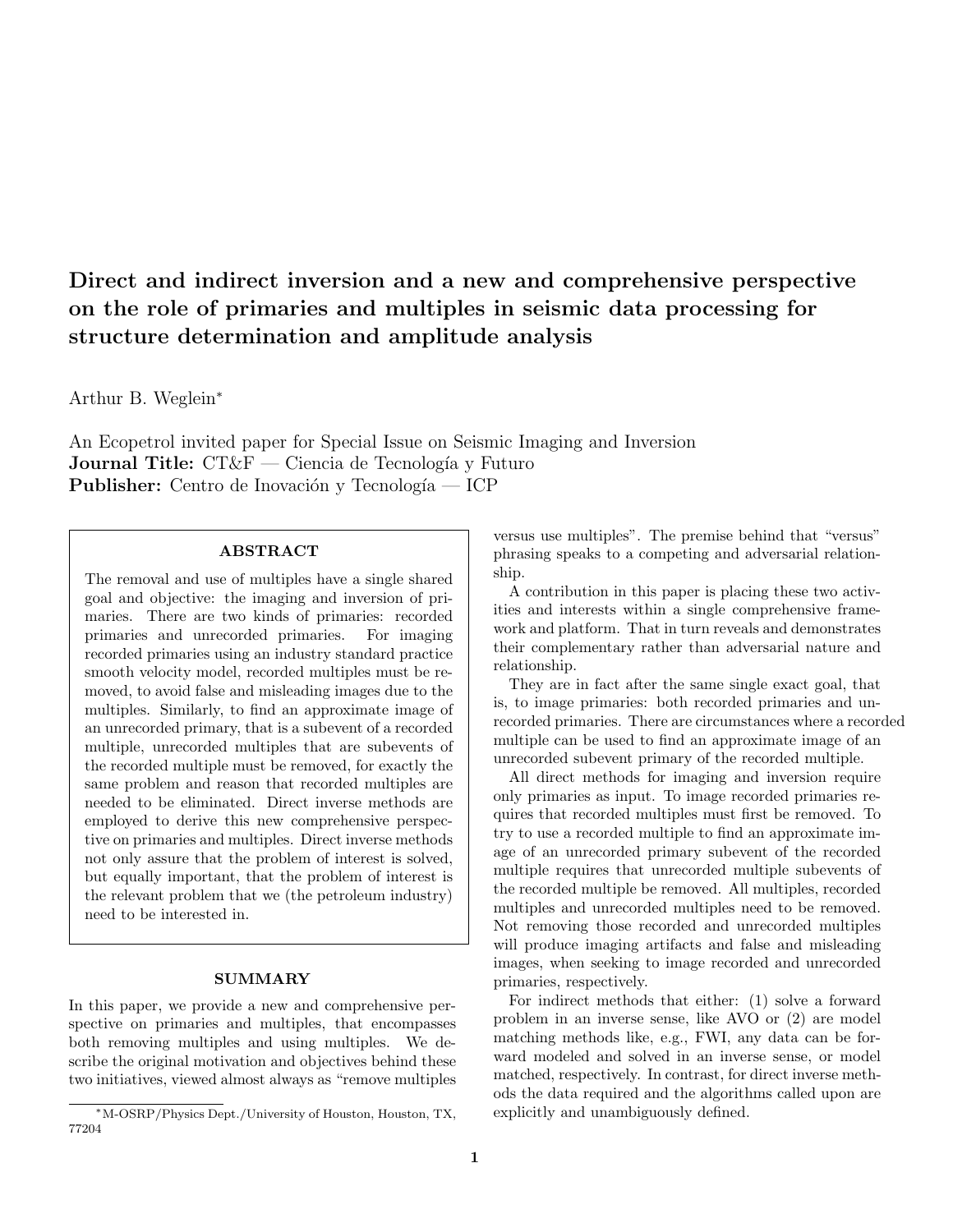In our view, direct and indirect methods each have a role to play, the former where the assumed physics (and an assumed partial differential equation governs the wave phenomena) captures some component of reality and the latter (indirect methods) is the only possible choice for the part of reality that is beyond our physical models, equations and assumptions. Furthermore, it would be ideal if the indirect method and the direct method were cooperative and consistent. That cooperation can be arranged by choosing the objective function or sought after quantity to be satisfied (in the indirect solution) as a property of the direct solution (e.g. Weglein, 2012).

In this paper, we depend upon the clarity of direct methods to provide a new perspective that advances our understanding of the role of primaries and multiples in seismic exploration. That, in turn, allows us to recognize the priority of developing more effective multiple removal capability within a comprehensive strategy of providing increased seismic processing and interpretation effectiveness. The unmatched clarity and definitiveness of direct inverse methods provides a new, unambiguous and clearer perspective with a timely message on the role of primaries and multiples in seismic processing for structural determination and amplitude analysis.

# DIRECT AND INDIRECT METHODS FOR STRUCTURAL DETERMINATION AND AMPLITUDE ANALYSIS

The starting point of our discussion of primaries and multiples begins with the key definitions and classification of direct and indirect inversion methods.

Inverse methods are either direct or indirect (see, e.g., the definition and examples of direct and indirect inversion in e.g., Weglein, 2017, 2013). Direct methods provide assurance and confidence, that we are solving the problem of interest. For example the direct solution of the quadratic equation  $ax^2 + bx + c = 0$  has roots  $x =$  $(-b \pm \sqrt{b^2 - 4ac})/2a$ . Nobody would consider an indirect solution of the quadratic equation. The clear logic and reasoning behind choosing a direct solution of the quadratic equation [where indirect solutions of guessing roots, and matching and minimizing cost functions, e.g., to seek values of x to minimize  $(ax^2 + bx + c)^n$  or integrals of such an expression] carries over to all math and math-physics problems (including inverse seismic problems) wherever a direct solution exists.

# HOW TO DETERMINE WHETHER A PROBLEM OF INTEREST IS THE PROBLEM WE (THE PETROLEUM INDUSTRY) NEED TO BE INTERESTED IN

In addition to knowing that we are solving the problem of interest, and equally important, direct solutions communicate whether the problem of interest is the problem that we (the petroleum industry) need to be interested in. When a direct solution doesn't result in an improved drill success rate, we know that the problem we have chosen to solve is not the right problem — since the solution is direct and cannot be the issue. On the other hand with an indirect method, if the result is not an improved drill success rate, then the issue can be either the chosen problem, or the particular choice within the plethora of indirect solution methods, or both.

Among key aspects in effectively designing and managing an industrial or academic research program, are: (1) to be able to identify and select the problems and challenges that need to be addressed and (2) what benefit would derive from a new and effective method that addresses a specific challenge. From our perspective, benefit is measured by an increase in successful exploration drilling and optimizing appraisal and development drill placement. Challenges arise when the assumptions behind current seismic methods are not satisfied. As noted in the previous section, direct methods play a unique role in problem identification, a critical aspect of defining research objectives and programs.

# THE DISCONNECT BETWEEN THE SUCCESS RATE OFTEN CLAIMED BY RESEARCHERS AND THE REALITY OF THE DRILL SUCCESS RATE IN DEEP WATER FRONTIER EXPLORATION

In our experience, the most important ingredient in defining challenges, and prioritized open issues that need to be addressed is asking the end-user [e.g., the seismic interpreter, the drill decision makers in operating business units] what methods are [and are not] working, and under what circumstances. These individuals by and large only have the single interest and objective in their focus on effectiveness, avoiding dry-holes and making successful drill decisions. On the other hand, there is too often a serious disconnect between, e.g., the frontier drill success rate of 1 in 10 in the deep water Gulf of Mexico and the 100% success rate typically reported by researchers at international professional conferences and in societal publications. Too often, researchers will simply refuse to recognize major problems and challenges that exist, unless and until they might feel comfortable they can address them. That avoidance of recognizing major challenges and obstacles is what we call "the disconnect". Within that "disconnect" resides a tremendous positive set of opportunities to define major E and P challenges and to address them. Seeking funding can be tricky, since we are directed to research departments for that support. There will often be one individual (or at most a very small number) within a research organization who is (are) able to recognize prioritized and significant pressing challenges and problems and is fascinated rather than frightened by new visions of what might be possible. We have been enormously fortunate for the funding and support we have received and do receive, and we are enormously grateful and deeply appreciative.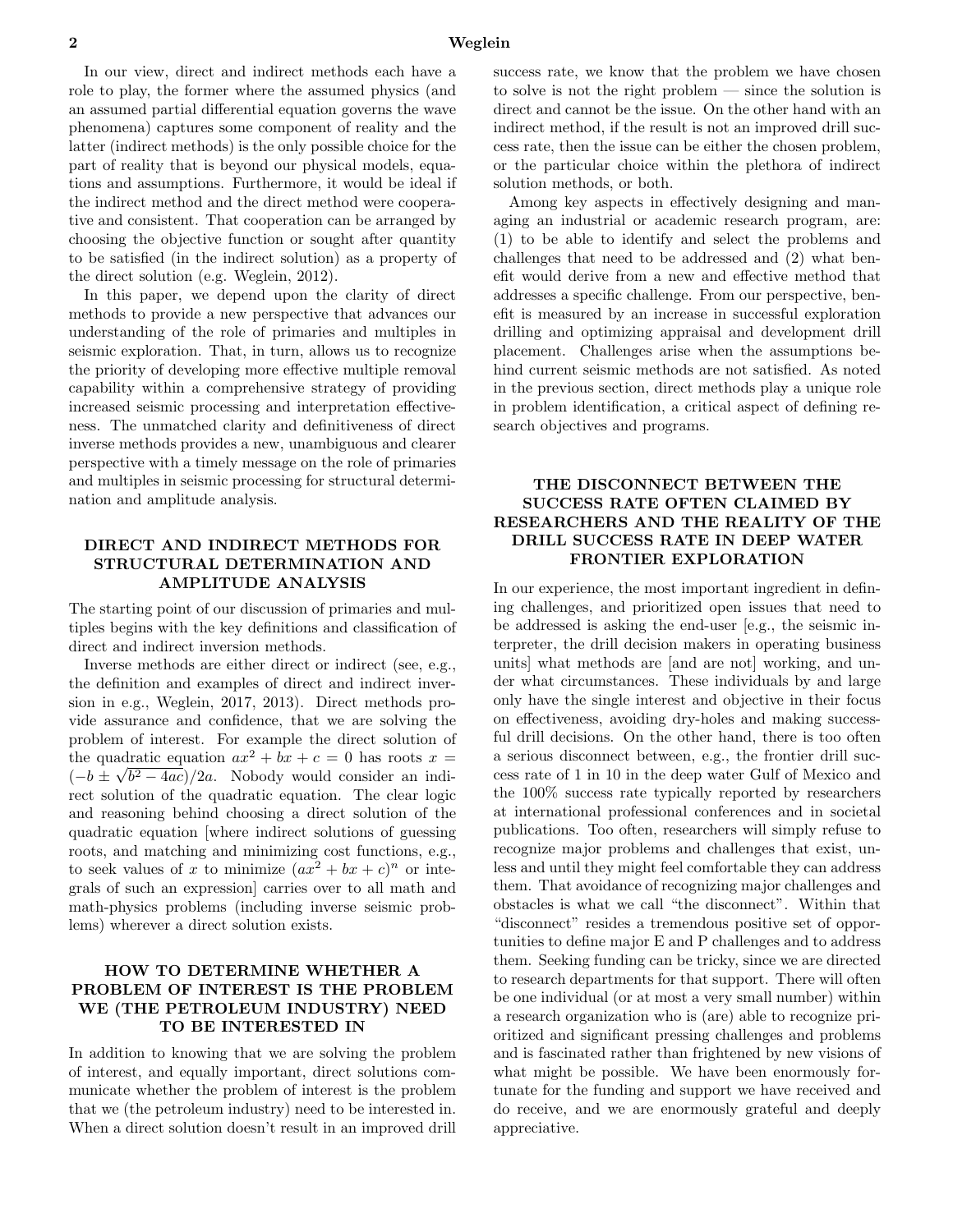#### MULTI-D DIRECT INVERSION

The inverse scattering series (ISS) is the only direct inversion method for a multidimensional subsurface. Solving a forward problem in an inverse sense is not equivalent to a direct inverse solution (Weglein, 2017) [please see Appendix A]. Many methods for parameter estimation, e.g., AVO, are solving a forward problem in an inverse sense and are indirect inversion methods. The direct ISS method for determining earth material properties, defines both the precise data required and the algorithms that directly output earth mechanical properties. For an elastic earth model of the subsurface the required data for parameter estimation and amplitude analysis is a matrix of multi-component data, and a complete set of shot records, with only primaries [see e.g. Weglein, 2013; Haiyan Zhang, 2006; Weglein, 2017].

With indirect methods any data can be matched: one trace, one or several shot records, one component, multicomponent data, with primaries only or primaries and multiples, with pressure measurements and displacement and spatial derivatives of these quantities, and stress, or only just multiples. Added to that are the innumerable choices of cost functions, generalized inverses, the often ill-posed nature of indirect methods, and local and global search engines.

Direct and indirect parameter inversion have been compared for a normal incident plane wave on a 1D acoustic model, and full bandwidth analytic data (Jinlong Yang, 2014; Jinlong Yang and Weglein, 2014; Weglein, 2017). In the latter example and comparison [even when the iterative linear inverse has a linear approximate provided by the analytic linear ISS parameter estimate], the direct ISS method has more rapid convergence and a broader region of convergence. The difference in clarity and effectiveness between indirect methods and direct methods (where the direct methods specify the data requirements, provide well defined algorithms that produce the linear and explicit and unique higher order contribution to the sought after earth mechanical properties) increases as subsurface circumstances become more realistic and complex, and, in particular with an elastic or anelastic subsurface and with band-limited noisy data (Weglein, 2017, 2013).

There are two categories of direct methods for imaging and inversion: (1) those that require subsurface information, and (2) those that do not require subsurface information. For Stolt CIII migration (please see Weglein et al., 2016; Yanglei Zou et al., 2017), the most general and effective imaging principle and migration method, a smooth velocity model will suffice for structural determination and reflector location. For more ambitious objectives (using Stolt CIII migration) beyond structural determination, such as amplitude analysis for target identification, all elastic and inelastic subsurface properties need to be provided above the target. For all migration methods, e.g., Stolt CIII and CII RTM or Kirchhoff, in practice a smooth velocity is employed and all recorded multiples must first be removed, to avoid false and misleading im-

ages from recorded multiples, before imaging and inverting recorded primaries. Stolt CIII imaging, the current high water mark of migration and migration-inversion capability requires recorded primaries as input.

The ISS is the only direct inversion method for a multidimensional earth (see, e.g., Weglein et al., 2003). It can be applied with or without subsurface information.

The direct ISS depth imaging subseries reduces to the single term Stolt CIII migration algorithm for the case of adequate subsurface information above the structure to be imaged (Weglein et al., 2012, 2003; and http://mosrp. uh.edu/news/invited-presentation-petrobras-workshopaug-2016). In the case where there is adequate velocity information above a reflector, all the ISS imaging subseries terms beyond the linear first term (the linear first term in the ISS depth imaging subseries corresponds to Stolt CIII migration) will vanish for imaging that reflector. See the 2017 executive summary video http://mosrp.uh.edu/ news/executive-summary-progress-2017. However, the fact that all the ISS derived methods can be formulated and applied directly and without any subsurface information has been its unique strength and advantage, distinguishing it from all other seismic processing approaches and methods.

Once we recognize that "absolutely no subsurface information is required" property of the entire ISS, and every individual term in the series, then that leads to the idea of locating isolated task subseries of the ISS that can perform and achieve every seismic objective directly in terms of data and without subsurface information. There are isolated task subseries that perform free surface multiple removal, then internal multiple removal, followed by distinct series that migrate and invert primaries, and perform Q compensation directly and without subsurface elastic or inelastic information. [See e.g. Yanglei Zou and Weglein (2018) for Q compensation without knowing, estimating or determining Q.]

The ISS is the only direct inversion methodology for a multidimensional subsurface, it doesn't require subsurface information and multiples are removed prior to performing the tasks of structural determination and amplitude analysis, the latter inputting only primaries. The only direct inversion method for a multi-dimensional subsurface without subsurface information treat multiples as coherent noise that needs to be removed. If ISS depth imaging and inversion subseries needed multiples it would not have distinct ISS subseries that remove free surface and internal multiples. When the velocity information above a reflector is known, the ISS depth imaging reduces to Stolt CIII migration, and for a smooth velocity model, multiples will cause artifacts and must be removed.

All direct imaging and inversion methods [with or without subsurface information] call for an adequate set of primaries, and require as a prerequisite that all multiples be removed.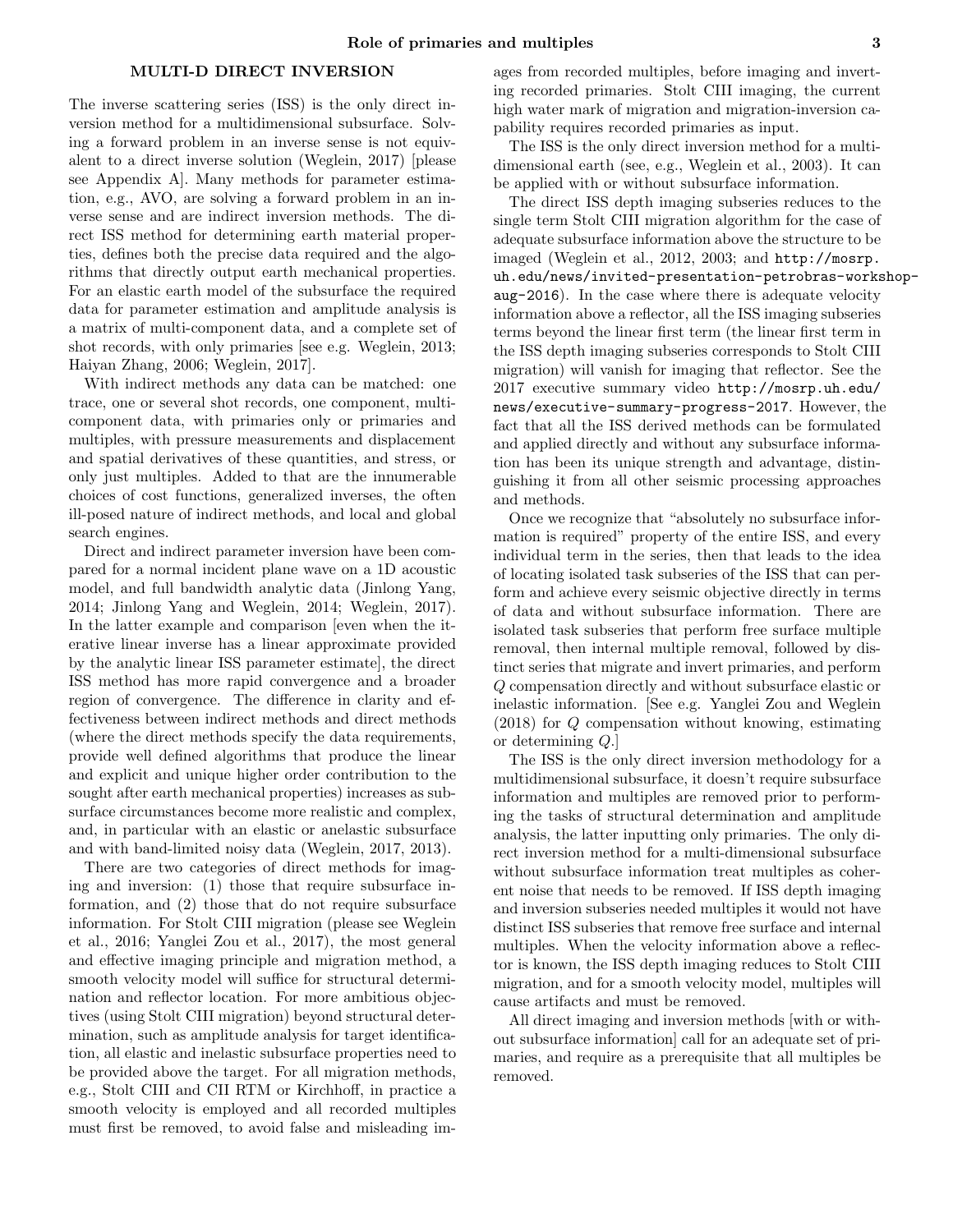#### USING MULTIPLES

There has been considerable literature recently on using multiples. We will show (below) the consistency, interrelated nature and precisely aligned objectives of the remove multiples and the use multiples activity. Within that new framework we explain based on the need for imaging recorded primaries the need to remove recorded multiples. That reality drives and defines the need and priority of effective multiple removal. And Stolt CIII stands alone in capability and beyond all migration methods including all RTM methods for delivering the maximally resolved and delineated structure and the most effective amplitude analysis at both simple planar and complex corrugated and diffractive structure (see e.g. Weglein et al., 2016; Yanglei Zou et al., 2017). The use of multiples to provide an approximate image of an unrecorded primary, cannot produce a Stolt CIII image of the unrecorded primary, instead it provides a weaker and approximate RTM imaging result. Approximate images of unrecorded primaries extracted as subevents of a recorded multiple do not deliver Stolt CIII imaging and inversion capability — that Stolt CIII migration imaging and inversion delivery can only be achieved with recorded primaries. In the sections that follow, we review and exemplify the recent advances in the arenas of removing and using multiples, and describe open issues and challenges that need to be addressed.

# A NEW AND COMPREHENSIVE PERSPECTIVE ON THE ROLE OF PRIMARIES AND MULTIPLES IS SEISMIC PROCESSING FOR STRUCTURAL DETERMINATION AND AMPLITUDE ANALYSIS

A major activity within M-OSRP has been and remains the development and delivery of fundamentally new and more effective methods for removing free surface and internal multiples, for offshore and on-shore plays, without damaging proximal or interfering events. That is, the current focus is on removing multiples that interfere with target or reservoir identifying primaries, without damaging the primaries. More effective multiple removal remains an active and priority seismic research topic. That is an essential requirement to be able to derive full benefit from the new Stolt CIII migration-inversion methods that are the currently most effective method at imaging and inverting primaries.

We recognize that there is considerable attention and communication these days on "using multiples".

In the note below and in the executive summary video http://mosrp.uh.edu/news/executive-summary-progress-2017 we present a new perspective on the removal and using of multiples.

As we noted, all direct methods for imaging and inversion require a complete set of primaries. However due to limits in acquisition some primaries are recorded and others are not recorded. Primaries are therefore classified as

recorded and unrecorded.

To image recorded primaries, with a smooth velocity model, recorded multiples need first to be removed. If not removed, each multiple will produce a false and misleading structural image. For unrecorded primaries, the idea begins with the assumption that there are recorded multiples that consist of two subevents, one recorded and one unrecorded — and the latter being an unrecorded primary (Whitmore et al., 2011a,b; Lu et al., 2011; Liu et al., 2011). Then the recorded multiple and the recorded subevent of the multiple are used to find an approximate image of the unrecorded primary that is a subevent of the recorded multiple. However the unrecorded subevent of the recorded multiple that we assume is an unrecorded primary, might in fact be an unrecorded multiple, and not as assumed an unrecorded primary. Any unrecorded multiple that is a subevent of the recorded multiple must be removed to avoid it producing a false and misleading structural image. Please see Figure 1.

Hence, to image recorded primaries recorded multiples must first be removed, and to find an approximate image of an unrecorded primary requires unrecorded multiples to be removed.

The very use of multiples speaks to the primacy of primaries. Multiples are only useful if it contains as a subevent an unrecorded primary. A multiple that has all its subevents recorded has absolutely no use or value. All primaries are useful — and there is no substitute for a complete set of recorded primaries. Multiples can at times be useful, but are not in any sense the "new primary".

The recorded multiple event that can be used (at times) to find an approximate image of an unrecorded primary, must as an event be removed in order to image recorded primaries. The removing and using of multiples are always about our interest in primaries, both recorded and unrecorded primaries that we seek and require, and hence removing and using multiples are not adversarial, they serve the same single purpose and objective.

In the Executive Summary Presentation in the link there is a detailed discussion on this new perspective regarding removing and using multiples.

Here is the link with the executive summary video: http://mosrp.uh.edu/news/executive-summary-progress-2017 .

Basically: (1) to image recorded primaries, with a smooth velocity model, recorded multiples must be removed and (2) for unrecorded primaries, to use a recorded multiple and a recorded subevent of the multiple to find an approximate image of an unrecorded primary subevent of the recorded multiple, any unrecorded multiple that is a subevent of the recorded multiple must be removed.

Hence, to image recorded primaries recorded multiples must be removed, and to find an approximate image of an unrecorded primary requires unrecorded multiples to be removed.

The recorded multiple event that can be used (at times) to find an approximate image of an unrecorded primary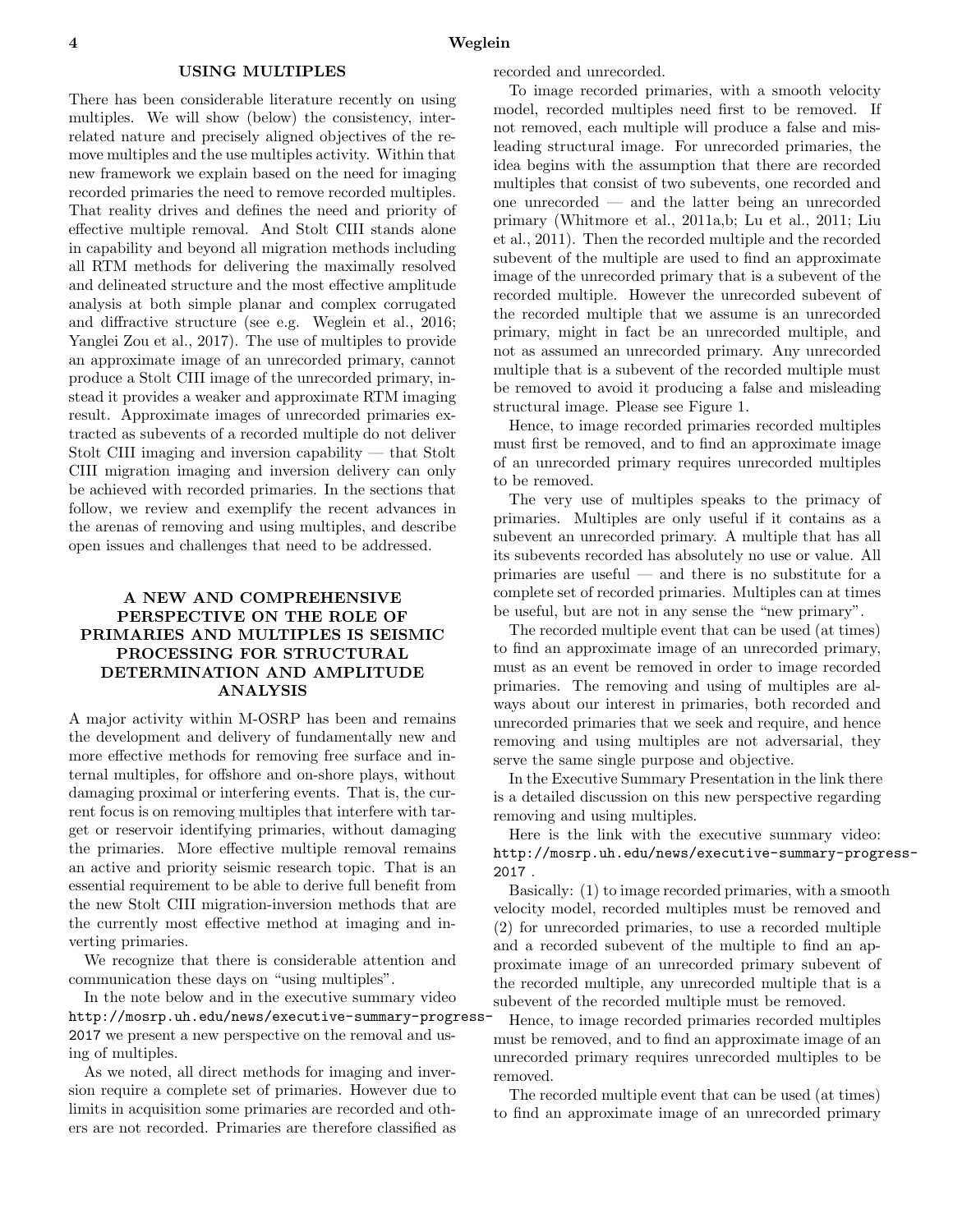must as an event be removed in order to image recorded primaries.

The key point is that it's primaries, both recorded and unrecorded primaries that we seek and require, and removing and using multiples are not adversarial, they serve the same single purpose and objective: the imaging of primaries.

Multiples (recorded and unrecorded) need to be removed in order to image primaries (recorded and unrecorded, respectively).

If the multiple doesn't contain an unrecorded primary subevent, then is has no use. Whether or not an unrecorded primary is within the recorded multiple determines whether the recorded multiple is or is not useful. The use or lack of use of the multiple depends on whether or not a specific and particular primary has not been or has been recorded.

What use is a multiple where all primary sub-events of the multiple have been recorded. The answer: absolutely no use or value, none whatsoever — the only interest for us in such a multiple is (as always) to remove that recorded multiple in order to not produce false, misleading and injurious images when migrating recorded primaries.

Hence multiples are NOT now rehabilitated events on equal footing with recorded primaries. They are NOT the new primaries and multiples are never migrated (That idea and thought of "migrating multiples" has no meaning. Please see Weglein, 2016), but as events themselves must always be removed. For those pursuing the use of multiples, it is of interest to know how unrecorded multiples will be removed.

The use of multiples is worthwhile to pursue, and to develop and deliver. Their value directly depends on the lack of adequate recorded primaries. There is no substitute for recorded primaries for the extraction of complex structural information and subsequent amplitude analysis. The high water mark of migration capability, Stolt CIII migration for heterogeneous media (see e.g., Weglein et al., 2016; Yanglei Zou et al., 2017), requires recorded primaries. Methods that use a recorded multiple to obtain an approximate image of an unrecorded primary subevent, cannot achieve a Stolt CIII migration delivery and resolution effectiveness under any circumstances. The greatest differential added-value [compared to all other migration methods] derives from Stolt CIII migration for complex structure determination and subsequent amplitude analysis (please see Weglein et al., 2016; Yanglei Zou et al., 2017). The priority of recorded primaries drives the priority of removing recorded multiples. In the next several sections we review the status, recent advances and open issues in removing multiples.

# MULTIPLE REMOVAL: A BRIEF HISTORIC OVERVIEW AND UPDATE ON RECENT PROGRESS AND OPEN ISSUES

Multiple removal has a long history in seismic exploration. Among early and effective methods for removing multiples are CMP stacking, deconvolution, FK and Radon filtering. These methods made assumptions about either: (1) the statistical, random and periodic nature of seismic events, (2) the ability to determine an accurate velocity model, (3) the assumed move-out differences between primaries and multiples, and (4) subsurface information including knowledge about the reflectors that generate the multiples.

However, as the industry trend moved to deep water and ever more complex offshore and on-shore plays, the assumptions behind those methods often could not be satisfied and therefore these methods were frequently unable to be effective and failed.

Methods that sought to avoid those limiting assumptions include SRME for free surface multiples and the distinct inverse scattering subseries (ISS) for removing free surface and internal multiples. SRME did not require subsurface information but only predicted the approximate time and approximate amplitude of first order free surface multiples at all offsets. In contrast, the ISS free surface multiple removal algorithm does not require subsurface information and predicts the exact time and exact amplitude of all orders of free surface multiples at all offsets. A quantitative comparison of SRME and the ISS free surface multiple elimination [ISS FSME] algorithm can be found in Chao Ma et al. (2018a;b). That analysis helps to define when SRME and ISS free surface multiple elimination are the appropriate and indicated choice within the multiple removal seismic toolbox. SRME relies on an energy minimization adaptive subtraction to fill the gap between its amplitude and time prediction and the amplitude and time of the free surface multiple. That adaptive energy criteria assumes that there is less energy, in an interval of time, when a multiple is removed compared to when it is present. That assumption can and will fail for interfering or proximal events. The ISS free surface multiple elimination method doesn't require an adaptive energy subtraction, and, hence, is effective whether or not the multiple is isolated or if it is proximal or interfering with other events.

A key and central objective in multiple removal is not to damage target and reservoir primaries. For isolated free surface multiples SRME can at times be a reasonable tool box option. However, for free surface multiples that are proximal to (or interfering with other events), e.g., primaries, the ISS free surface multiple elimination algorithm is an important option and could be the appropriate and indicated choice. The ISS free surface multiple elimination requires the direct wave and source and receiver ghosts to be removed. Later in this paper, we will provide references that utilize variants of Green's theorem to remove the direct wave and ghosts, without damaging the reflection data.

The inverse scattering series internal multiple attenuation algorithm (Araújo et al., 1994; Weglein et al., 1997, 2003) is, at this time, the only internal multiple algorithm that doesn't require any subsurface information, no knowl-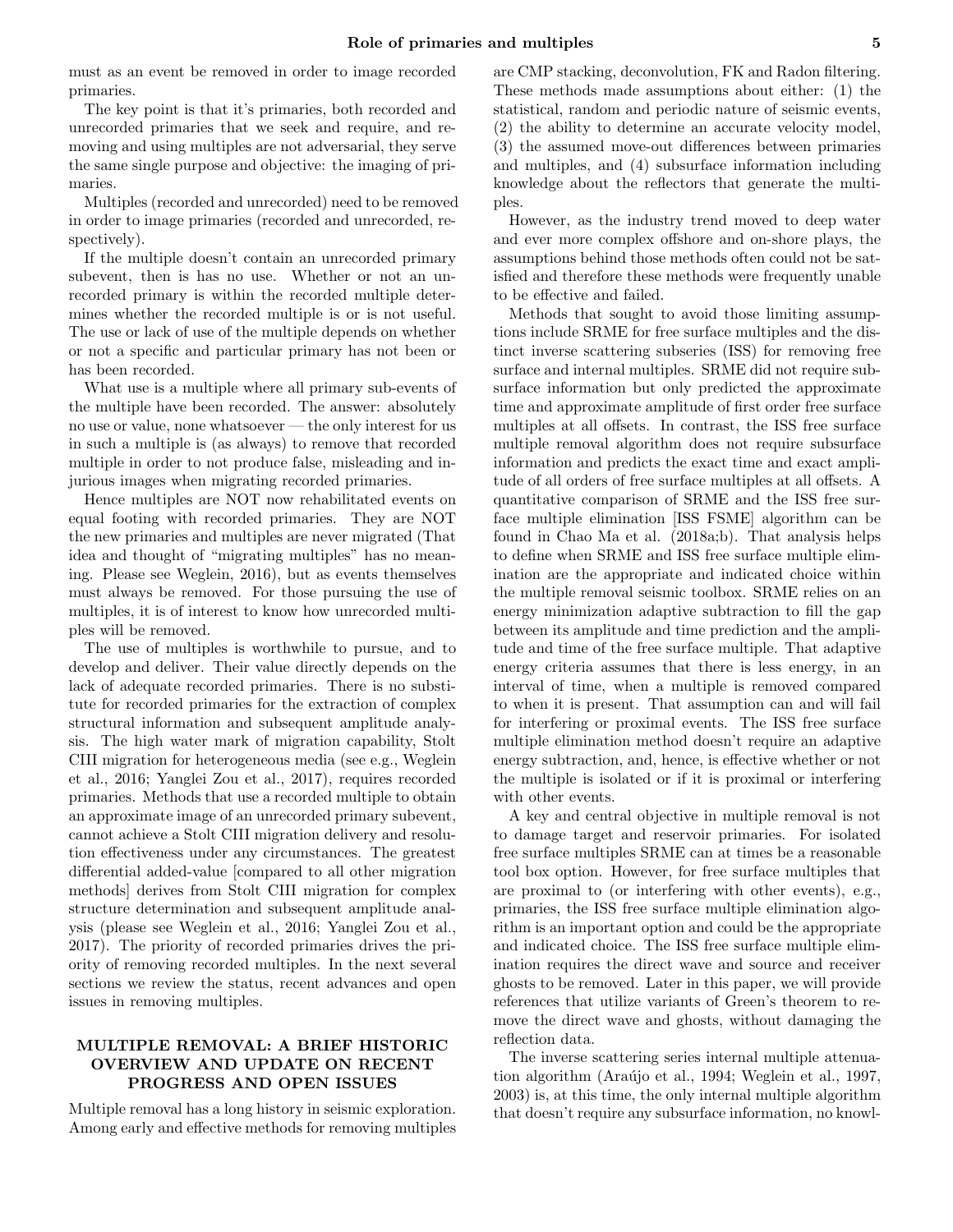edge of the multiple generators and no seismic interpreter intervention. It is a multidimensional method that predicts the exact time and approximate amplitude of all internal multiples at all offsets. It is the current high water mark of internal multiple capability in the petroleum industry. In the sections below we review and exemplify the free surface and internal multiple removal status and describe recent advances in internal multiple elimination, and open issues.

# THE ISS FSME AND SRME EQUATIONS

Carvalho and Weglein (1991) and Weglein et al. (1997, 2003) developed the multi-D ISS FSME algorithm from the Inverse Scattering Subseries for removing free-surface multiples (See equations 1 and 2). For a 2D subsurface and towed streamer data, the ISS FSME algorithm for data without free surface multiples is

$$
D'(k_g, k_s, \omega) = \sum_{n=1}^{\infty} D'_n(k_g, k_s, \omega), \qquad (1)
$$

where  $D'_n$  is defined and calculated as follows,

$$
D'_{n}(k_g, k_s, \omega) = \frac{1}{2\pi A(\omega)} \int dk \ e^{iq(\epsilon_g + \epsilon_s)}
$$
  
 
$$
\times D'_{1}(k_g, k, \omega) \ (2iq) \ D'_{n-1}(k, k_s, \omega),
$$
  
\n
$$
n = 2, 3, 4, \dots
$$
 (2)

In equations 1 and 2  $D_1'$  is the input deghosted reflection data containing primaries, and free surface and internal multiples and  $D'$  is the output with primaries and only internal multiples. The quantities  $A(\omega)$ ,  $\epsilon_q$  and  $\epsilon_s$  in equation 2 are the source signature, receiver depth and source depth, respectively;  $k_q, k_s$  are wavenumbers of receivers and sources,  $\omega$  is the temporal frequency and the obliquity factor  $q$  is

 $q = \sqrt{(\omega^2/c_0^2) - k^2}.$ 

The first term in this algorithm is the input data,

 $D'_{1}(k_g, k_s, \omega)$ , in a 2D case, which is the Fourier transform of the deghosted prestack reflection data, with the direct wave and its ghost removed. The subsequent prediction terms, represented by  $D'_2, D'_3, \dots$ , provide predictions of free-surface multiples of different orders. Specifically, each term in  $D'_n$  (where  $n = 2, 3, 4...$ ) performs two functions: (1) it predicts the *n*th order free-surface multiple and (2) it alters all higher order free-surface multiples to be prepared to be removed by higher-order  $D'_j$  terms, where  $j = n + 1, n + 2...$  The order of a free surface multiple is defined by the number of times the multiple has a downward reflection at the free surface.

The sum of these predictions  $(D'_2 + D'_3 + \dots + D'_{n+1})$  provide free-surface-multiple predictions with accurate time and accurate amplitude (in opposite polarity) for freesurface multiples up to *n*-th order (Weglein et al., 2003; Chao Ma and Weglein, 2016).

The data,  $D'$ , with free-surface multiples eliminated is obtained by equation 1.

For the SRME approach, the method begins with the removal of: (1) the direct wave and (2) source and receiver ghosts, and then the SRME approximate free surface multiple prediction (Berkhout, 1985; Verschuur, 1991; Verschuur et al., 1992), M, can be expressed as follows

$$
M(x_g, x_s; \omega) = \int P(x_g, x; \omega) P(x, x_s; \omega) dx.
$$
 (3)

The input, P, is the prestack data for one temporal frequency,  $\omega$  and where  $x_g$  and  $x_s$  are the location of the receivers and sources, respectively. Notice that, the input  $P$  for SRME and the input  $D'_1$  for ISS FSME are the same and both assume the removal of the direct wave and the source and receiver ghosts.

The output  $M$  in equation 3 is the time and amplitude approximate free surface multiple prediction, provided within the approximations and assumptions in the SRME derivation and algorithm. The difference between the SRME approximate free surface multiple prediction, equation 3 and the ISS exact free surface multiple predictor equations 1 and 2 resides in the obliquity factor q, a function of frequency and wavenumber, and hence it causes an error in the SRME amplitude and phase prediction of the free surface multiple at all offsets. This SRME approximate free surface multiple is then energy minimization adaptive subtracted from the data in an attempt to match the amplitude and phase of the free surface multiple and thereby obtain the data without freesurface multiples. That lack of an accurate time and amplitude prediction in SRME is explicitly recognized by the energy minimization adaptive subtraction as a necessary and intrinsic part of the algorithm.

A quantitative comparison of SRME and the ISS Free Surface Multiple Elimination (FSME) algorithm can be found in Chao Ma et al. (2018a;b), please see Figure 2 and 3. That analysis helps to define when SRME and ISS free surface elimination are the appropriate and indicated choice within the free-surface multiple removal seismic toolbox.

The result shows SRME + adaptive subtraction can be an effective and appropriate choice to remove isolated free-surface multiples, but can be injurious when applied to remove a FS multiple that is proximal or interfering with other events. The ISS FSME is effective and the appropriate choice whether or not the FS multiple is isolated or interfering with other events. The ISS FSME can surgically remove free-surface multiple that interfere with primaries or other events, and without damaging primaries.

There are many off-shore and on-shore plays where it is not clear, a priori, whether there are (or are not) free surface multiples that interfere with other events. The ISS free surface multiple eliminator is always a prudent choice.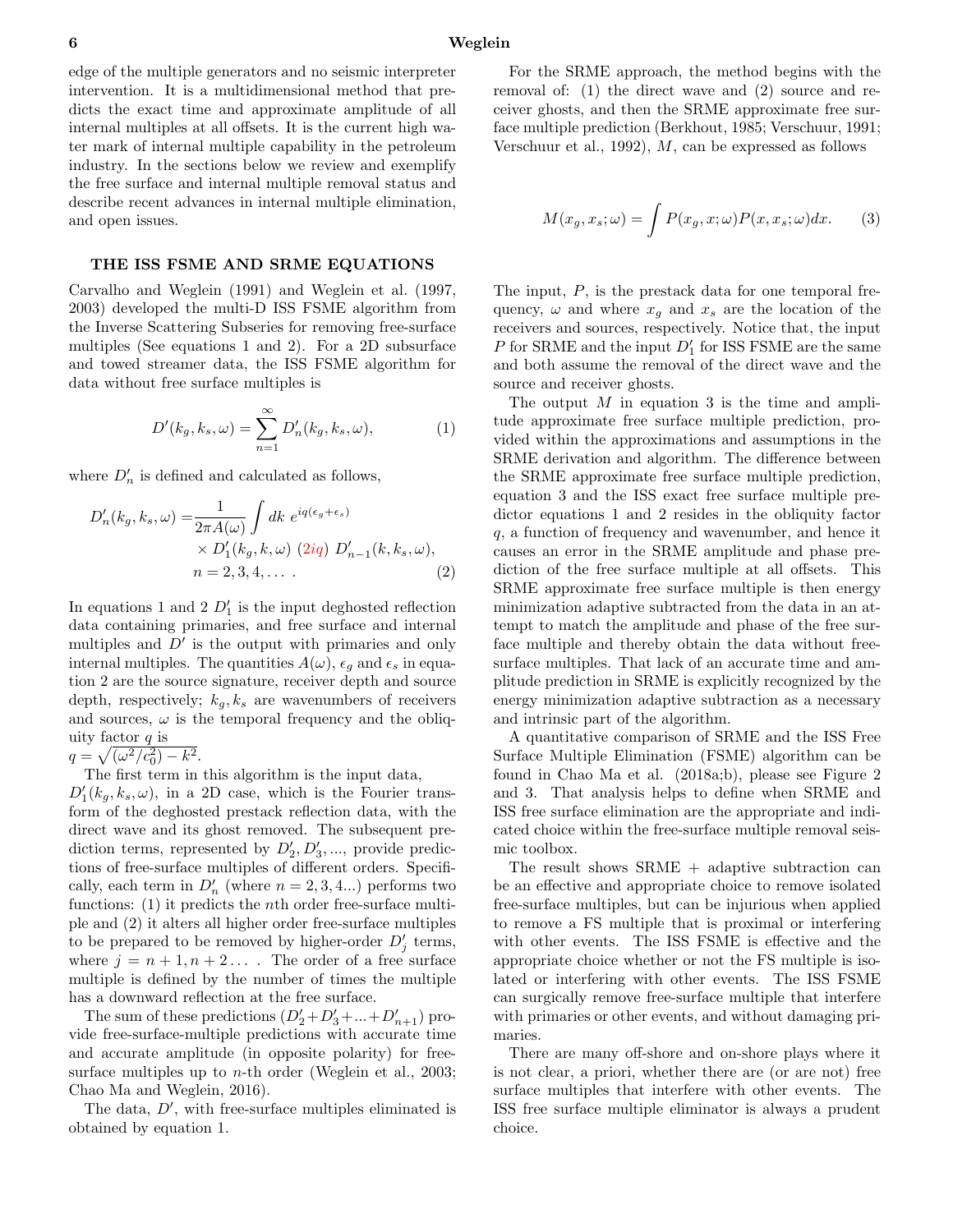# THE CURRENT HIGH WATER MARK OF FREE SURFACE AND INTERNAL MULTIPLE REMOVAL

The ISS free surface multiple elimination algorithm (see e.g., Carvalho et al., 1992; Weglein et al., 1997, 2003) predicts both the exact time and amplitude of all orders of free surface multiples at all offsets. It is effective with either isolated or interfering free surface multiples.

The ISS internal multiple attenuation algorithm attenuates internal multiples — predicting the exact time and approximate amplitude of internal multiples — is the only internal multiple algorithm that requires absolutely no subsurface information — and often will be applied along with an energy minimization adaptive subtraction, to remove an internal multiple that is not proximal to other events. To remove an internal multiple that is proximal to or interferes with other events (and therefore cannot rely on energy minimization, since the energy minimization criteria itself can fail under those circumstances), we need a more capable prediction, to surgically remove the multiple without damaging a nearby or interfering event. ISS internal multiple elimination had its origins in Weglein and Matson (1998), discussion in Ramírez and Weglein (2005), and an initial algorithm development in Herrera and Weglein (2013) and a fuller development and multidimensional algorithm in Yanglei Zou (2017) and Yanglei Zou et al. (2016, 2018).

The ISS internal multiple attenuation algorithm is model type independent. That is, one absolutely unchanged algorithm (and with no change whatsoever in the computer code) predicts the precise time and approximate amplitude of all internal multiples independent of whether the subsurface is acoustic, elastic, anisotropic or anelastic. Filling the gap between the ISS internal multiple attenuation and the elimination of the internal multiples is currently assuming an acoustic medium. However a major contributor to the ISS internal multiple eliminator is the ISS internal multiple attenuator and the latter is model type independent. As we noted, the gap filling part of the latter ISS internal multiple elimination algorithm (Yanglei Zou et al., 2018b) is based on an acoustic medium, and the effectiveness under different circumstances for acoustic, elastic and an-elastic media is evaluated in Jing Wu and Weglein (2017), Yanglei Zou et al. (2018), and Qiang Fu et al. (2018).

# THE ISS INTERNAL-MULTIPLE ATTENUATION ALGORITHM AND THE 1D ISS INTERNAL MULTIPLE ELIMINATION ALGORITHM

The ISS internal-multiple attenuation algorithm was pioneered and developed in Araújo et al. (1994) and Weglein et al. (1997). The 1D normal incidence version of the algorithm is presented in equation 4 below (The 2D version is given in Ara $\tilde{u}$ jo et al. (1994), Weglein et al. (1997) and Weglein et al. (2003) and the 3D version is a straightforward extension.),

$$
b_3(k) = \int_{-\infty}^{\infty} dz e^{ikz} b_1(z) \int_{-\infty}^{z-\varepsilon_2} dz' e^{-ikz'} b_1(z')
$$
  
 
$$
\times \int_{z'+\varepsilon_1}^{\infty} dz'' e^{ikz''} b_1(z''). \tag{4}
$$

In equation  $4 b_1(z)$  is the constant velocity Stolt migration of the reflection data resulting from a 1D normal incidence spike plane wave.  $\varepsilon_1$  and  $\varepsilon_2$  are two small positive numbers introduced to strictly maintain a lower-higher-lower relationship between the three water speed images and to avoid two water speed images at the same depth.  $b_3^{IM}(k)$ is the predicted first order internal multiples in the vertical wavenumber domain. This algorithm can predict the correct time and approximate amplitude of all first-order internal multiples at once without any subsurface information.

Innanen and colleagues (e.g., Innanen, 2017) have investigated the sensitivity of the choice of epsilon in equation 4 in terms of the required lower higher lower pseudo depth relation that the subevents need to satisfy in order to combine to predict an internal multiple. They have suggested and have exemplified a non-stationary epsilon strategy, that navigate the issues between a too small (predictor becomes a "primary-like" artifact) and too large (missing predicting some internal multiples) epsilon value, and they propose that a priori geologic information can assist. Our view is that the very meaning of a primary and an internal multiple is a bandwidth dependent concept, and hence, e.g., there are events that we consider to be primaries that in fact under broader bandwidth would be a superposition of sub-resolution internal multiples. The ISS internal multiple attenuation and elimination algorithms assume definitions of primaries and internal multiples that are defined and have meaning within the bandwidth of the recorded data set.

The ISS internal-multiple attenuation algorithm automatically uses three primaries in the data to predict a first-order internal multiple. (Note that this algorithm is model type independent and it operates by taking into account all possible combinations of primaries that can be combined in a lower-higher-lower sense to predict internal multiples.).

The following equations are the 1D pre-stack ISS internal multiple elimination algorithm [please see Yanglei Zou et al. 2016 and Yanglei Zou 2017 for details and 1D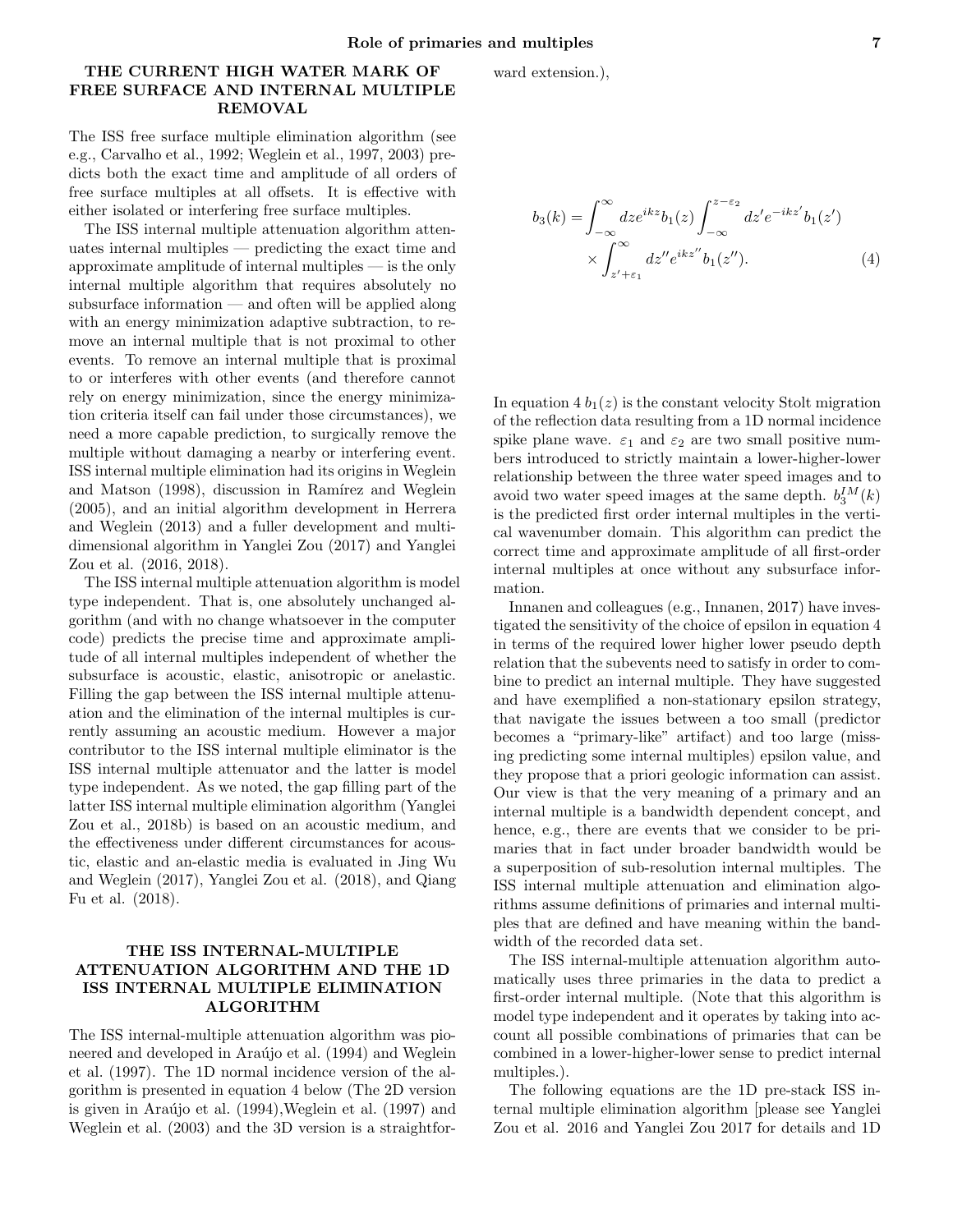#### 8 Weglein

as follows:

$$
b_E(k, 2q) = \int_{-\infty}^{\infty} dz \, e^{2iqz} b_1(k, z)
$$

$$
\times \int_{-\infty}^{z-\varepsilon_1} dz' e^{-2iqz'} F[b_1(k, z')] \int_{z'+\varepsilon_2}^{\infty} dz'' e^{2iqz''} b_1(k, z'')
$$
(5)

$$
F[b_1(k, z)] = \frac{1}{2\pi} \int_{-\infty}^{\infty} \int_{-\infty}^{\infty} dz' dq'
$$
  
 
$$
\times \frac{e^{-iq'z} e^{iq'z'} b_1(k, z')}{[1 - A(z')]^2 [1 - |\int_{z' - \varepsilon}^{z' + \varepsilon} dz'' g(k, z'') e^{iq'z''}|^2]}
$$
(6)

where

$$
A(z') = \int_{-\infty}^{z'-\epsilon} dz'' b_1(k, z'') e^{iq'z''} \int_{z''-\epsilon}^{z''+\epsilon} dz''' g^*(k, z''') e^{-iq'z'''}
$$
  
\n
$$
g(k, z) = \frac{1}{2\pi} \int_{-\infty}^{\infty} \int_{-\infty}^{\infty} dz' dq'
$$
  
\n
$$
\times \frac{e^{-iq'z} e^{iq'z'} b_1(k, z')}{1 - \int_{-\infty}^{z'-\epsilon} dz'' b_1(k, z'') e^{iq'z''} \int_{z''-\epsilon}^{z''+\epsilon} dz''' g^*(k, z''') e^{-iq'z'''}
$$
\n(7)

The data without internal multiples,  $D''$  is provided by equations 5-7 and  $-2iqD'' = b_1 + b_E$  (please see the discussion later in this paper and Figure 4 for details and a broader perspective on the processing chain and steps in multiple removal).

# THE FIRST INVERSE-SCATTERING-SERIES INTERNAL MULTIPLE ELIMINATION METHOD FOR A MULTI-DIMENSIONAL SUBSURFACE

The multi dimensional ISS internal multiple elimination algorithm (see, e.g., Yanglei Zou et al. 2018a,b) is provided in equations 8, 9 and 10. This elimination formula is for all first order internal multiples from all reflectors at once, and without subsurface information. A first order internal multiple has one downward reflection in its history.

$$
b_{E}(k_{s}, k_{g}, q_{g} + q_{s}) =
$$
  
\n
$$
\int_{-\infty}^{+\infty} \int_{-\infty}^{+\infty} dk_{1} dk_{2} \int_{-\infty}^{+\infty} dz_{1} b_{1}(k_{g}, k_{1}, z_{1}) e^{i(q_{g} + q_{1})z_{1}}
$$
  
\n
$$
\times \int_{-\infty}^{z_{1} - \varepsilon} dz_{2} F(k_{1}, k_{2}, z_{2}) e^{-i(q_{1} + q_{2})z_{2}}
$$
  
\n
$$
\times \int_{-\infty}^{+\infty} dz_{3} b_{1}(k_{2}, k_{s}, z_{3}) e^{i(q_{2} + q_{s})z_{3}}
$$
(8)

Similar to the 1D ISS internal multiple elimination algorithm [Yanglei Zou and Weglein (2014)] it is useful to introduce two intermediate functions  $F(k_1, k_2, z)$  and  $g(k_1, k_2, z)$ 

$$
F(k_1, k_2, z) = \int_{-\infty}^{+\infty} d(q_1 + q_2) e^{-i(q_1 + q_2)z} \int_{-\infty}^{+\infty} \int_{-\infty}^{+\infty} dk' dk''
$$
  
\n
$$
\times \int_{-\infty}^{+\infty} dz' b_1(k_1, k', z') e^{i(q_1 + q')z'}
$$
  
\n
$$
\times \int_{z'-\varepsilon}^{z'+\varepsilon} dz'' g(k', k'', z'') e^{-i(q'+q'')z''}
$$
  
\n
$$
\times \int_{z''-\varepsilon}^{z''+\varepsilon} dz''' g(k'', k_2, z''') e^{i(q''+q_2)z'''}
$$
(9)

$$
g(k_1, k_2, z) = \int_{-\infty}^{+\infty} d(q_1 + q_2) e^{-i(q_1 + q_2)z} \int_{-\infty}^{+\infty} \int_{-\infty}^{+\infty} dk' dk''
$$
  
\n
$$
\times \int_{-\infty}^{+\infty} dz' b_1(k_1, k', z') e^{i(q_1 + q')z'}
$$
  
\n
$$
\times \int_{z'-\varepsilon}^{z'+\varepsilon} dz'' b_1(k', k'', z'') e^{-i(q'+q'')z''}
$$
  
\n
$$
\times \int_{z''-\varepsilon}^{z''+\varepsilon} dz''' g(k'', k_2, z''') e^{i(q''+q_2)z'''}
$$
 (10)

Once again  $b_1 + b_E = -2iqD''$ , where D'' is the data without first order internal multiples. The generalization for eliminating higher order internal multiples follows from the corresponding higher order ISS internal multiple attenuation algorithm in Araújo et al. (1994) and Weglein et al. (2003).

We thought that it might be useful at this point to remind ourselves of the data processing steps that towed streamer data goes through from the time it is recorded to the removal of all multiples and consists only of primaries. Please see Figure 4.

## SYNTHETIC DATA EXAMPLE OF MULTI D INTERNAL MULTIPLE ELIMINATION

The left part of the Figure 5 shows the 2D model. The data is generated by a finite difference method. The acoustic model is designed so that the base salt primary is negatively interfering with a first order internal multiple whose downward reflection is at the water bottom.

The base salt is almost invisible because the primary from base salt is negatively interfering with the water bottom downward reflected internal multiple. The left hand side of figure 6 shows that the ISS internal multiple attenuation plus energy minimization adaptive subtraction does not recover the base salt image. The right hand side of Figure 6 shows the result after ISS internal-multiple

examples].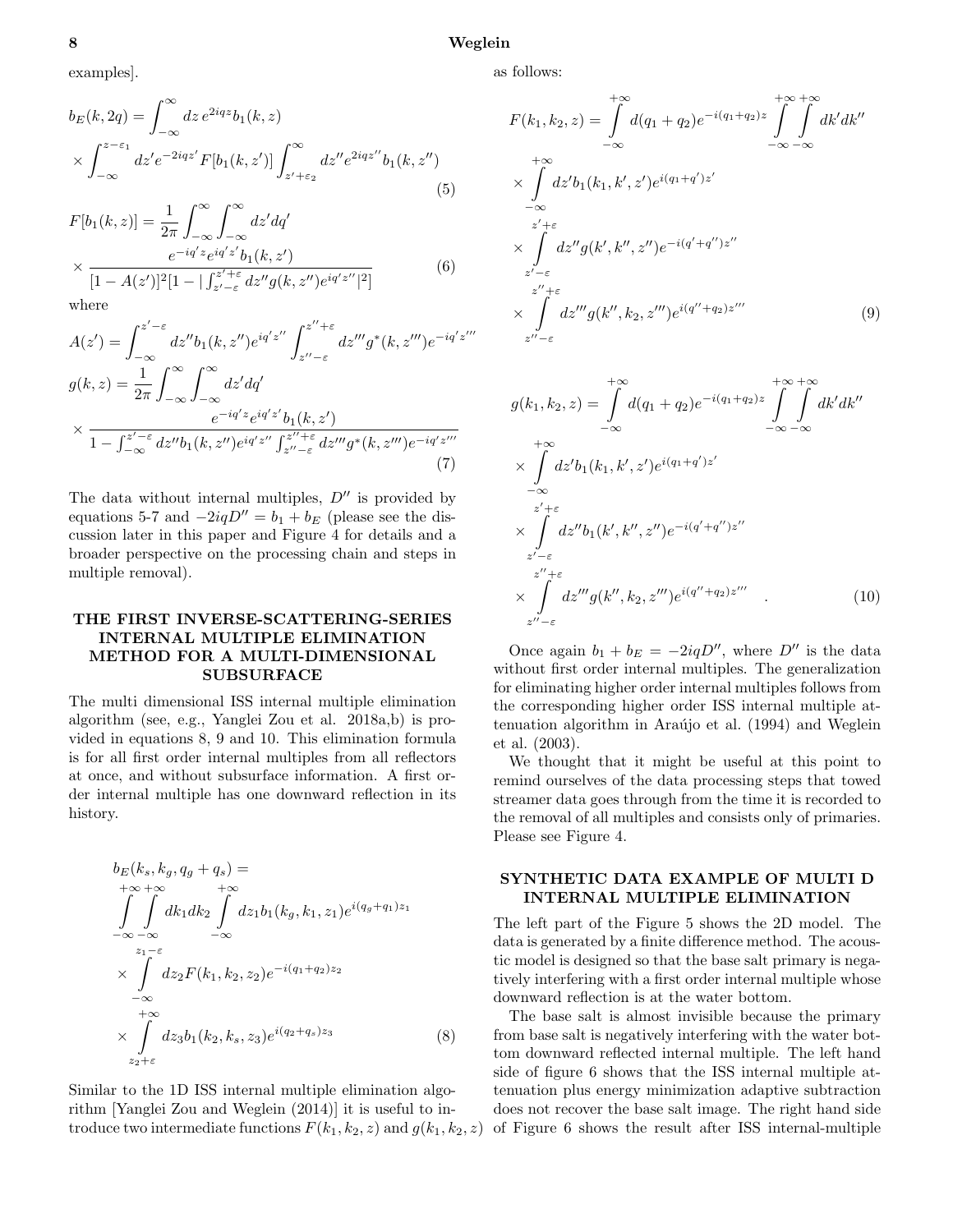elimination. The base salt is recovered. It demonstrates that the elimination algorithm can predict both the correct time and amplitude and can eliminate internal multiples without damaging an interfering or proximal primary.

## CONCLUSION ON INTERNAL MULTIPLE REMOVAL

The ISS multi-dimensional internal-multiple-elimination algorithm that removes internal multiples is one part of a three-pronged strategy that is a response to current seismic processing and interpretation challenge that occurs when primaries and internal multiples are proximal to and/or interfere with each other. That can frequently occur in on-shore and off-shore plays.

The other two parts of the three part strategy involve: (1) preprocessing for on-shore plays and (2) developing a new adaptive criteria for the internal multiple elimination algorithm. Recent progress in preprocessing nonhorizontal undulating off-shore cables and on-shore acquisition can be found in the following references: Weglein et al. (2013b,a); Weglein and Secrest (1990); Osen et al. (1998, 1999); Tan (1999); Jingfeng Zhang (2007); Mayhan and Weglein (2013); Jing Wu (2017); Yuchang Shen et al. (2016); Amundsen et al. (2016). An example of a new adaptive criteria for the case of the ISS free surface elimination is provided in Weglein (2012). We are pursuing a similar criteria (that derives as a property of the ISS predictor) for internal multiple elimination.

The ISS internal multiple elimination is a direct solution for the removal of multiples within the assumed physics and acquisition requirements. The adaptive step is indirect and is designed for addressing the parts of reality and e.g. linear wave propagation assumption and acquisition limitations, that are outside and beyond our assumed physics.

This new internal multiple elimination algorithm addresses the prediction shortcoming of the current most capable internal-multiple-removal method (ISS internalmultiple-attenuation algorithm plus adaptive subtraction). Meanwhile, this elimination algorithm retains the strengths of the ISS internal-multiple-attenuation algorithm that can predict all internal multiples at once and requiring no subsurface information. This ISS internal-multipleelimination algorithm is more effective and more computeintensive than the current industry-standard most capable internal-multiple-removal method, i.e., the ISS internal multiple attenuator. Within the three-pronged strategy, our plans include developing an alternative adaptivesubtraction criteria for internal-multiple elimination derived from, and always aligned with the ISS elimination algorithm. That would be analogous to the new adaptive criteria for free-surface-multiple removal proposed by Weglein (2012), as a replacement for internal multiple elimination for the energy-minimization criteria for adaptive subtraction. We provide this new multi-dimensional internal-multiple-elimination method as a new internalmultiple-removal capability in the multiple-removal tool-

box that can remove internal multiples that interfere with primaries without damaging the primary and without subsurface information.

Various strategies to provide an effective eliminator in anelastic media include: (1) developing a model type independent ISS internal multiple eliminator and (2) employ an ISS subseries that inputs data that has experienced absorption and dispersion and outputs the data as though it had only experienced an elastic subsurface, without knowing or needing to know or to estimate or determine the absorption and dispersion mechanism (Yanglei Zou and Weglein, 2018).

The capability and potential of the recently developed inverse scattering subseries that performs Q compensation without knowing, estimating or determining Q (Yanglei Zou and Weglein, 2018) and without low frequency or zero frequency data is illustrated in Figures 7, 8 and 9. The same ISS subseries that performs Q compensation without needing to know or determine  $Q$ , can be easily adjusted to provide a subsurface map of Q. That advance has implications in many seismic and non-seismic applications. Among applications are the ability to avoid the need for low and zero frequency data in all amplitude analysis methods, including all indirect model-matching and updating methods. There are very significant applications of this new Q compensation method to electromagnetic prospecting and data analysis. These two references (Lax and Nelson, 1976 and Wolski, 2014) show how the role of Q in seismic wave propagation corresponds to conductivity in electromagnetic propagation. The latter represents the practical potential of producing a subsurface conductivity map, and therefore a way to distinguish water from oil in the surface.

## COMMENTS ON DIRECT INVERSION AND INDIRECT INVERSION (MODEL MATCHING):

The only direct inverse methods for parameter estimation — the parameter estimation subseries of the inverse scattering series, pioneered by Haiyan Zhang (2006); Xu Li (2011); Hong Liang (2013) (Please see Weglein et al., 2016) specify the data and algorithms. The required data is a complete set of shot records with multi-component primaries. In these references it is shown that the elastic inhomogeneous isotropic elastic wave equation becomes a matrix operator identity in terms of a data matrix (in 2D),

$$
\left(\begin{array}{cc} D^{PP} & D^{PS} \\ D^{SP} & D^{SS} \end{array}\right) = \mathbb{D},\tag{11}
$$

and the perturbation operator

$$
\left(\begin{array}{cc} V^{PP} & V^{PS} \\ V^{SP} & V^{SS} \end{array}\right) = \mathbb{V}.\tag{12}
$$

The inverse solution for  $V$  is a generalized Geometric series in the data matrix  $\mathbb{D}$ , where the  $V_{PP}$ ,  $V_{PS}$ ,  $V_{SP}$  and  $V_{SS}$  contain the sought after mechanical properties of the subsurface.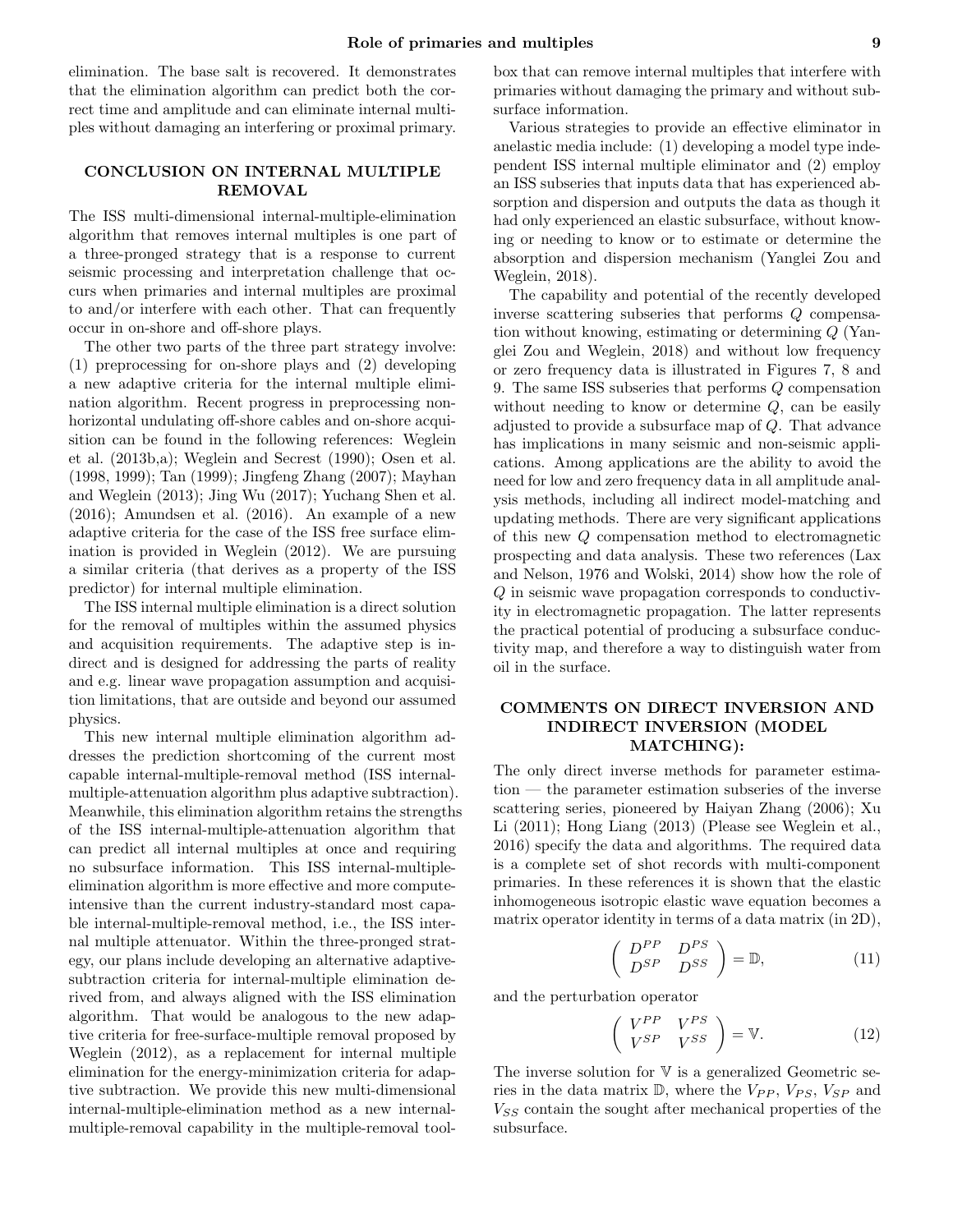The forward series for  $\mathbb D$  in terms of  $\mathbb V$  can be solved for one component of  $\mathbb{D}$ , say, for example  $D_{PP}$ . If one were to consider solving the latter forward problem for  $D_{PP}$  in "an inverse sense", one would incorrectly deduce that  $D_{PP}$  is an adequate data for an inverse solution. That thinking would violate the basic operator identity relationship (the Lippmann Schwinger equation) that solves for  $V$  (or any one component of  $V$ ) in terms of the data matrix  $D$ . Please also see Appendix A for the detail relationship between D and  $V$  and why the entire data matrix  $D$  is required for a direct elastic parameter inversion, equations A-28-A-32 and in addition a simple analytic example demonstrating that solving a forward problem in an inverse sense is not the same as solving the inverse problem directly.

In contrast, to the specificity in terms of data and inverse algorithms provided by direct solutions, with model matching methods, e.g., in the recent model matching approach, FWI there is no guide, no underlying theory or conceptual platform for what data is adequate, in principle, — one trace, many traces, multi-component traces, and horizontal and vertical derivatives of displacement and pressure, and stress measurements and gravity data — in fact, absolutely any data can be chosen to be model matched, including only one trace, or traces with only multiples. It seems reasonable that adding more data and data types would provide more constraints to search algorithms that might benefit and assist the parameter identification objective and reduce ill posedness — however while including free surface multiples with primaries is often viewed as helpful, with added data constraints for the modeling to match, the addition of internal multiples seems in practice to be "too full" model matching with too many complicated constraints to satisfy. Under most circumstances internal multiples are attenuated before a FWI model matching begins. It seems that model matching with only primaries is viewed as not "full" enough, with primaries and free surface multiples that feels just right and perfectly full, and with the addition of internal multiples, apparently a little "too full". We are back to the lack of an underlying theory and framework. Why would a so called "full" wavefield inversion need to exclude internal multiples?

A great pedagogical advantage of indirect model methods is they are conceptually simple and readily understandable. Take a modeled trace and an actual trace and try to adjust the model parameters so the two traces match. Not hard to follow and understand. Indirect model matching methods also require a great deal of computer power and investment for search algorithms, and that expenditure "must" be based on a firm scientific foundation. In contrast, direct methods require an investment in understanding the physics and math-physics behind forward and inverse scattering. The first mention and derivation of the Lippmann Schwinger equation often has many in the audience dreaming of and pining for the simplicity of model matching concepts. Direct methods are often applied without any understanding of derivations behind

the equations being coded and the services provided. For example, every major service company today and many oil companies provide a service based on the ISS internal multiple attenuator. It is extremely rare to find an individual who understands the underlying math-physics message and promise of the ISS series and how the ISS derives the isolated task subseries that attenuates internal multiples.

Indirect methods have a useful role and place within the seismic toolbox, and as with all seismic methods (including all migration, Green's theorem and ISS methods) we welcome and encourage a balanced view of the benefits, shortcomings and open issues.

#### **CONCLUSION**

Multiple removal and using multiples have one single exact goal: imaging primaries, recorded and unrecorded primaries. To be effective at reaching that objective recorded and unrecorded multiples must be removed. Since recorded primaries have the greatest potential (via Stolt CIII migration and migration-inversion and ISS depth imaging and inversion) for delivering structure and amplitude analysis, the removal of recorded multiples as a concomitant high priority and interest.

The confusion over "using" multiples is not a harmless misunderstanding — without consequences — because if multiples were in fact the new signal and the equivalent of primaries then we should no longer remove multiples, no more than we remove primaries — that's the danger that derives from a misinformed premise and conclusion in thinking that removing and using multiples are adversarial.

In the history of useful methods and contributions that seek to accommodate limited data acquisition, like DMO, and 2D and 2.5D processing with asymptotic techniques in the cross line direction, eventually data acquisition advances to provide the data necessary to reach processing and interpretation goals — and methods that seek to accommodate limited data become less interesting and less relevant.

Multiple removal is a permanent issue, whereas multiple usage is transient, and the latter will eventually be replaced by a more complete recording of primaries. In the interim, advances in both removing and using multiples are welcome and needed.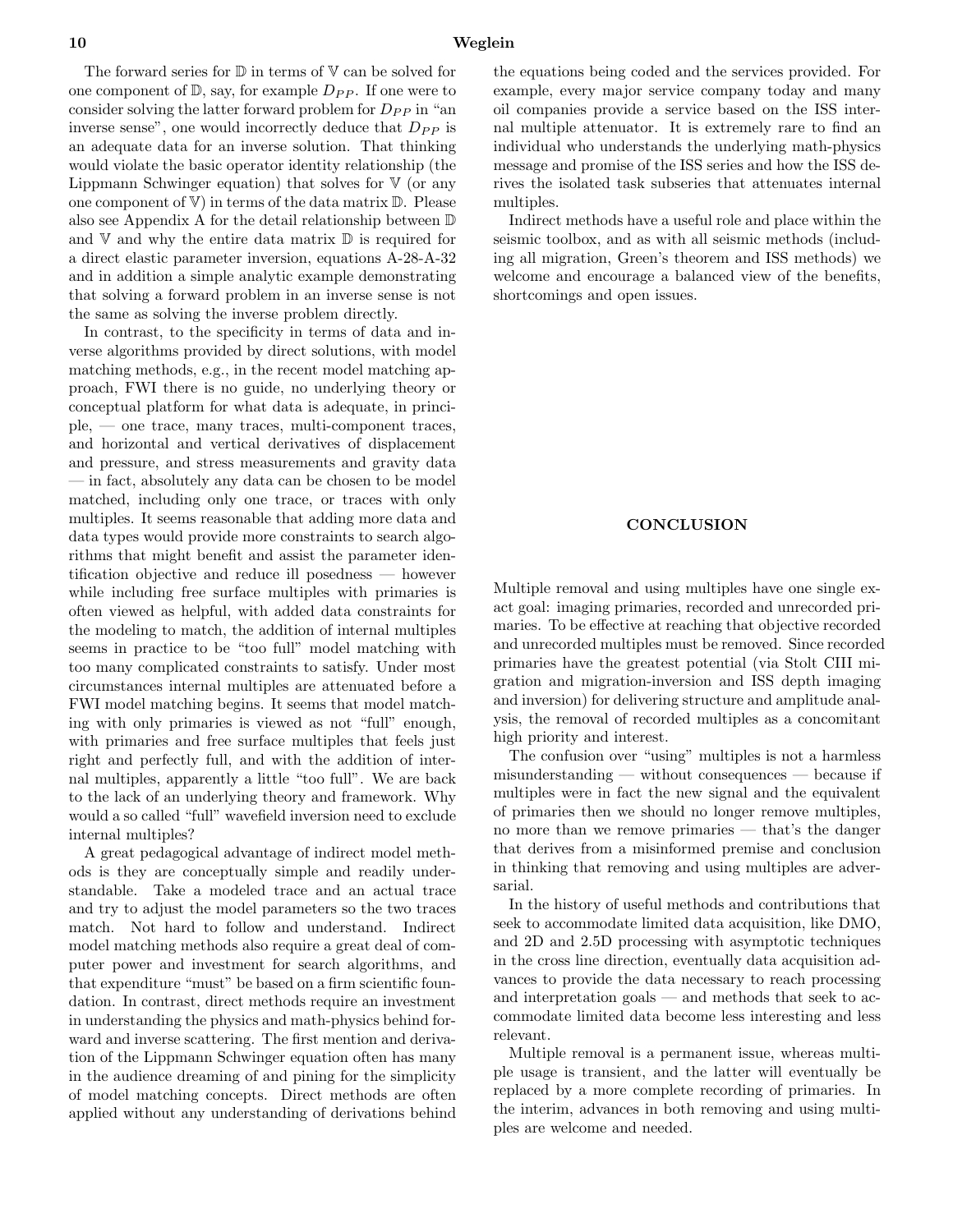# Figures



Figure 1: Using a recorded multiple to find an approximate image of an unrecorded primary of the multiple: illustrate the need to remove unrecorded multiples. A solid line  $($ <sub>--</sub> $)$ is a recorded event, and a dashed line (- - -) connotes an unrecorded event.



Figure 3: (a) Input data generated using model shown in Figure 2. Two primaries are pointed by the blue arrows, one free-surface multiple is pointed by the red arrow. (b) ISS free-surface multiple prediction (c) SRME free-surface multiple prediction  $(d)$  Actual primaries in the data  $(e)$ Result after ISS FSME  $(f)$  Result after SRME + Adaptive subtraction. The free-surface multiple is interfering with the recorded primary. The  $SRME + Adaptive\ d{\text{amages}}$ the primary that interferes with the free surface multiple. The ISS free-surface algorithm effectively removes the free surface multiple without damaging the primary.

We thought it useful to remind ourselves of the steps in 2D data processing

| $D(x_{\alpha},x_{\alpha},t)$                                                          | the recorded wavefield                                                                                                              |
|---------------------------------------------------------------------------------------|-------------------------------------------------------------------------------------------------------------------------------------|
| $D'(x_{\alpha},x_{\alpha},t)$                                                         | recorded wavefield with REMOVAL of<br>(1) reference wave field,<br>(2) source and receiver ghosts and<br>(3) free surface multiples |
| Then D' is water speed migrated and multiplied by -2iq <sub>c</sub> , producing $b_1$ |                                                                                                                                     |
| $b_1 + b_3$                                                                           | first order internal multiples<br>attenuated                                                                                        |
| $b_1 + b_5$                                                                           | first order internal multiples<br>eliminated                                                                                        |
| $b_1 + b_2 = -2iq_1 D''$                                                              | D" is the data without free surface<br>and internal multiples: that is, a data<br>set with only primaries                           |

Figure 4: Steps that towed streamer data goes through (in 2D, it's similar in 3D) in the removal of free surface and internal multiples.  $D, D'$  and  $D''$  are the recorded data, data with free surface multiples removed and data without free surface and internal multiples, respectively.



Figure 2: model used to generated synthetic data. Two primaries (Blue) and one free-surface multiple (Red) are generated.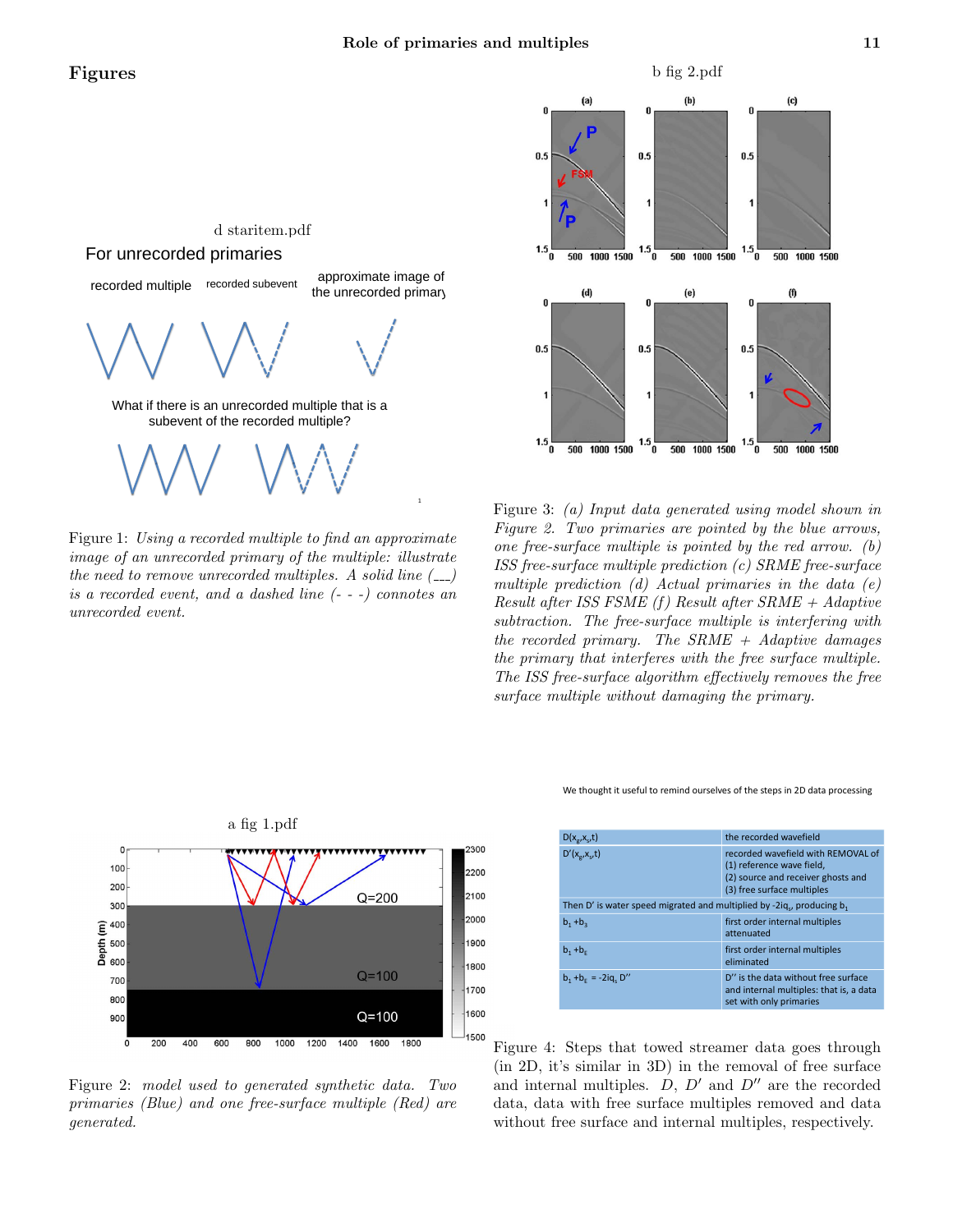

Figure 5: The model and zero offset traces of data. The base salt is almost invisible because the primary generated by the base salt is negatively interfering with an internal multiple.



Figure 6: Zero offset traces after ISS internal-multiple attenuation and energy minimization adaptive subtraction. The base salt is still not visible. The criteria of the energy minimization adaptive subtraction fails, that is, the energy after subtraction is larger than the energy of the interfering events. The base salt is recovered using the ISS internal multiple elimination algorithm. It demonstrates that the elimination algorithm can predict both correct time and amplitude and can eliminate internal multiples without damaging a proximal or interfering primary.



Figure 7: Two-reflector model for  $Q$  compensation without Q. Yanglei Zou and Arthur Weglein 2018



Figure 8: Left: Data generated by the model with  $Q$ . Middle: The data (with  $Q$ ) after ISS  $Q$  compensation without Q Right: Data generated by the same model but without Q. Yanglei Zou and Arthur Weglein 2018



Figure 9: One trace comparison magnifying the event in the previous slide between 3.2s-3.5s. Red line: Data with Q. Green line: Data with Q after Q compensation. Blue line: Data without Q. Yanglei Zou and Arthur Weglein 2018

#### ACKNOWLEDGMENTS

The M-OSRP sponsors are gratefully appreciated for their support. The author is deeply grateful to Ecopetrol for the invitation to write this overview paper. Jim Mayhan is thanked for assisting in the preparation of this paper.

## APPENDIX A

## WHY SOLVING A FORWARD PROBLEM IN AN INVERSE SENSE IS NOT THE SAME AS SOLVING AN INVERSE PROBLEM **DIRECTLY**

Scattering theory is a form of perturbation theory, starting with a medium described by  $L_0$  and a perturbation in that medium described by L.

$$
LG = \delta
$$
  
\n
$$
L_0G_0 = \delta
$$
 we define  
\n
$$
L_0 - L = V
$$
  
\n
$$
G - G_0 = \psi_S
$$

and seek the relationship between  $L_0 - L = V$  and  $G G_0 = \psi_S$ .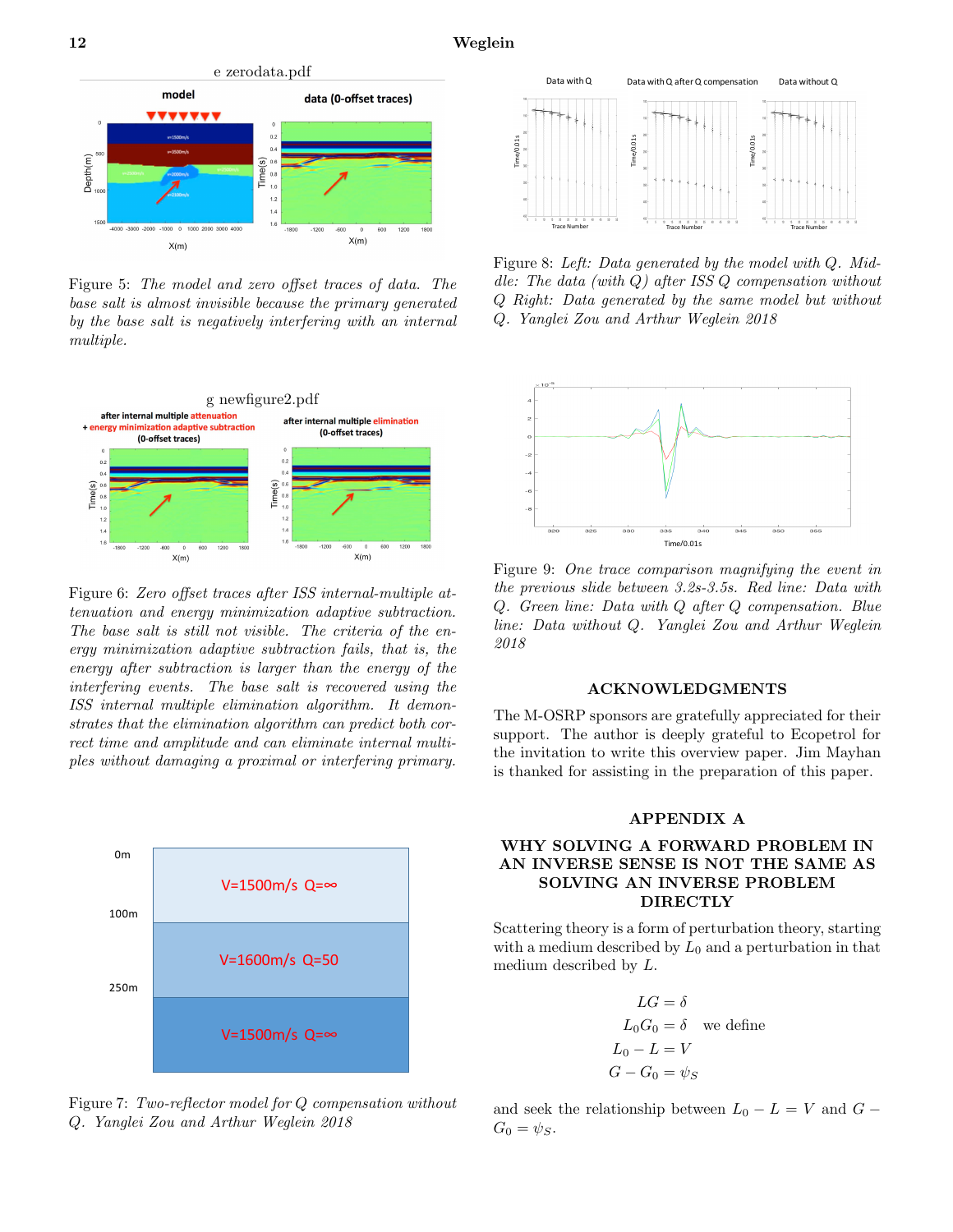The operator identity

$$
G = G_0 + G_0 V G \tag{A-1}
$$

[for a fixed source function] is the exact relationship between changes in a medium and changes in the wavefield. The operator identity equation A-1 can be solved for G as

$$
G = (1 - G_0 V)^{-1} G_0,
$$
 (A-2)

and expanded as

$$
G = G_0 + G_0 V G_0 + G_0 V G_0 V G_0 + \cdots
$$
 (A-3)

Equation A-3 is called the Born or Neumann series in scattering theory literature (see, e.g., Taylor, 1972). Equation A-3 has the form of a generalized geometric series

$$
G - G_0 = S = ar + ar^2 + \dots = \frac{ar}{1 - r} \text{ for } |r| < 1, \text{ (A-4)}
$$

where we identify  $a = G_0$  and  $r = VG_0$  in equation A-3, and

$$
S = S_1 + S_2 + S_3 + \cdots, \tag{A-5}
$$

where the portion of S that is linear, quadratic,  $\dots$  in r is:

$$
S_1 = ar,
$$
  
\n
$$
S_2 = ar^2,
$$
  
\n
$$
\vdots
$$

and the sum is

$$
S = \frac{ar}{1 - r}, \text{ for } |r| < 1. \tag{A-6}
$$

Solving equation A-6 for r, in terms of  $S/a$  produces the inverse geometric series,

$$
r = \frac{S/a}{1 + S/a} = S/a - (S/a)^2 + (S/a)^3 + \cdots
$$
  
=  $r_1 + r_2 + r_3 + \cdots$ , when  $|S/a| < 1$ , (A-7)

where  $r_n$  is the portion of r that is nth order in  $S/a$ . When S is a geometric power series in  $r$ , then  $r$  is a geometric power series in S. The former is the forward series and the latter is the inverse series. That is exactly what the inverse scattering series represents, the inverse geometric series of the forward series equation A-3. This is the simplest prototype of an inverse series for  $r$ , i.e., the inverse of the forward geometric series for S.

# SOLVING A FORWARD PROBLEM IN AN INVERSE SENSE IS NOT THE SAME AS SOLVING AN INVERSE PROBLEM DIRECTLY

We will show that in general solving a forward problem in an inverse sense is not the same as solving an inverse problem directly. The exception is when the exact direct inverse is linear, as e.g. in the theory of wave equation migration (see, e.g. Claerbout, 1971; Stolt, 1978; Schneider, 1978; Stolt and Weglein, 2012; Weglein et al., 2016). For wave equation migration, given a velocity model, the direct and exact structure map output relationship is a linear function of the input recorded reflection data. Hence, (the direct and exact linear inverse represented by) wave equation migration can be viewed as wave equation modeling (a forward problem) run backwards in either depth or time.

To help explain the latter statement, if we assume  $S =$ ar (that is, that there is an exact linear forward relationship between S and r) then  $r = S/a$  is solving the inverse problem directly. In that case, solving the forward problem in an inverse sense is the same as solving the inverse problem directly, that is, it provides a direct inverse solution.

However, if the forward exact relationship is non-linear, for example, a geometric polynomial or series (for  $|r| < 1$ )

$$
S_n = ar + ar2 + \dots + arn
$$
  
\n
$$
S_n - ar - ar2 - \dots - arn = 0
$$
 (A-8)

and solving the forward problem (equation A-8) in an inverse sense for r will have n roots,  $r_1, r_2, \ldots, r_n$ . As  $n \to \infty$ , the number of roots  $\to \infty$ . However, from the direct nonlinear forward problem  $S = \frac{ar}{1-r}$ , we found the direct inverse solution  $r = \frac{S}{a+S}$  has one real root.

This discussion above provides an extremely simple, transparent and compelling illustration of how solving a forward problem in an inverse sense is not the same as solving the inverse problem directly when there is a nonlinear forward and non-linear inverse problem. The difference between solving a forward problem in an inverse sense (for example using equation A-3 to solve for  $V$ ) and solving an inverse problem directly (for example, equations A-10-A-12 is much more serious, substantive and practically significant the further we move away from a scalar single component acoustic framework. For example, it is hard to overstate the differences when examining the direct and indirect inversion of the elastic heterogeneous wave equation for earth mechanical properties, and the consequences for structural and amplitude analysis and interpretation. This is a central flaw in many inverse approaches, including AVO and FWI (please see Weglein, 2013).

The inverse scattering series (Weglein et al., 2003) corresponding to the forward series equation A-3 and generalizing the scalar form equation A-7

$$
V = V_1 + V_2 + V_3 + \cdots, \tag{A-9}
$$

where  $V_n$  is the portion of V that is nth order in measured data,  $D$ . The expansion of  $V$  in equation A-9, in terms of  $G_0$  and  $D = (G - G_0)_{ms}$ , the inverse scattering series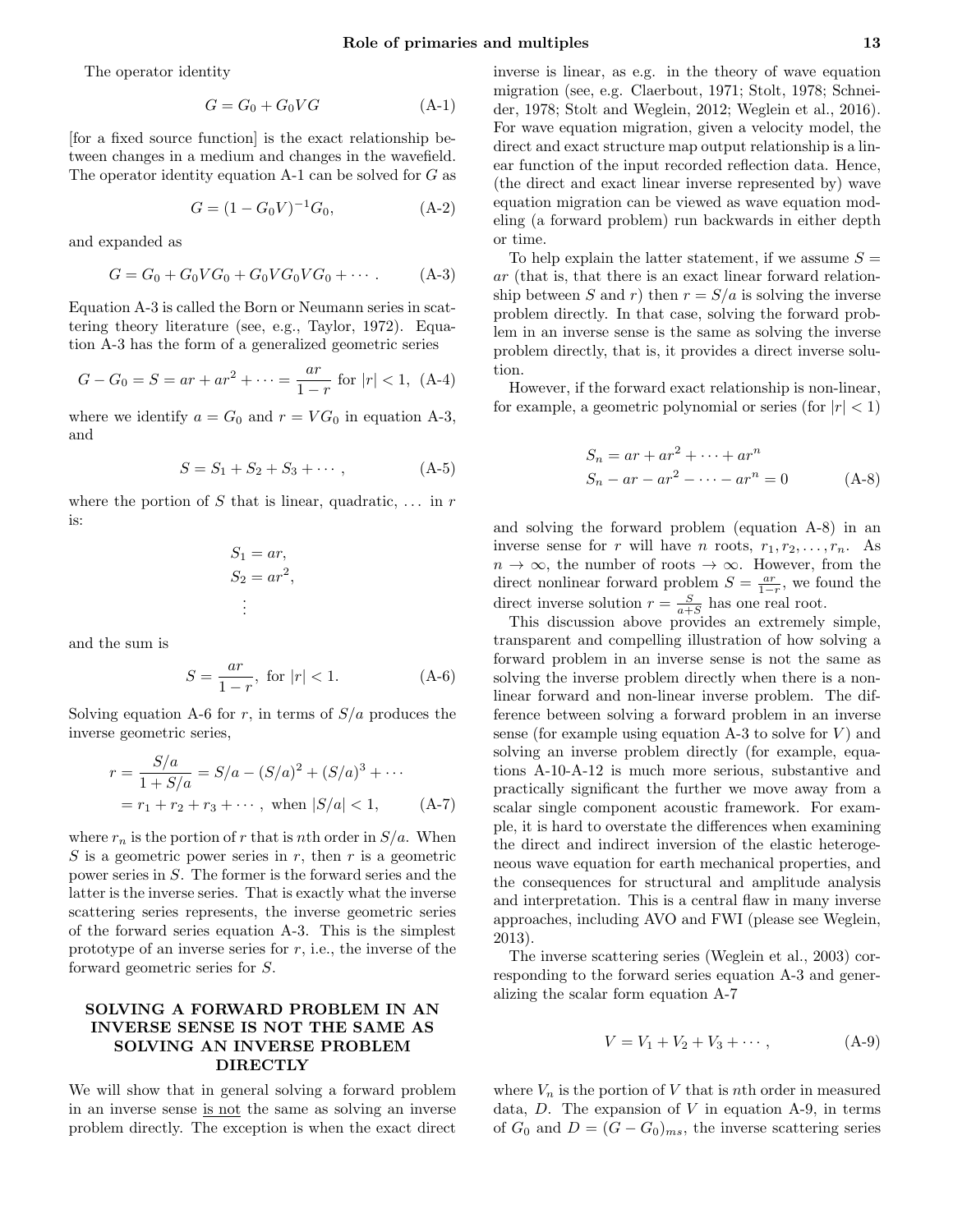(Weglein et al., 2003) can be obtained as

$$
G_0 V_1 G_0 = D,\tag{A-10}
$$

$$
G_0 V_2 G_0 = - G_0 V_1 G_0 V_1 G_0, \tag{A-11}
$$

$$
G_0 V_3 G_0 = - G_0 V_1 G_0 V_1 G_0 V_1 G_0
$$
  
- 
$$
G_0 V_1 G_0 V_2 G_0 - G_0 V_2 G_0 V_1 G_0,
$$
 (A-12)  
:

To illustrate how to solve equations A-10, A-11, A-12, ... for  $V_1, V_2, V_3, \ldots$  consider the marine case with  $L_0$  corresponding to a homogeneous reference medium of water.  $G_0$  is the Green's function for propagation in water. D is the data measured for example, with towed streamer acquisition, G is the total field the hydrophone records on the measurement surface, and  $G_0$  is the field the reference wave (due to  $L_0$ ) would record at the receiver. V then represents the difference between earth properties  $L$  and water properties  $L_0$ . The solution for V is found from equation A-9. Substituting equation A-9 into the forward series equation A-3, then evaluating equation A-3 on the measurement surface and setting terms that are equal order in the data to be equal we find equations on each side of the equation A-10, A-11, A-12,  $\dots$  Solving equation A-10 for  $V_1$  involves the data D and  $G_0$  (water speed propagator) and solving for  $V_1$  is analytic, and corresponds to a prestack water-speed Stolt FK migration of the data D.

Hence, solving for  $V_1$  involves an analytic water speed FK migration of the data  $D$ . Solving for  $V_2$  from equation A-11 involves the same water-speed analytic Stolt FK migration of  $-G_0V_1G_0V_1G_0$ , a quantity that depends on  $V_1$  and  $G_0$ , where  $V_1$  depends on data and water speed, and  $G_0$  is the water speed Green's function. Each term in the series produces  $V_n$  as an analytic Stolt FK migration of a new "effective data", where the effective data, the right-hand side of equations A-10-A-12, are multiplicative combinations of factors that only depend on the data, D, and  $G_0$ . Hence, every term in the ISS is directly computed in terms of data and water speed. That's the direct non-linear inverse solution.

There are closed form inverse solutions for a 1D earth and a normal incident plane wave (see, e.g., Ware and Aki, 1969) but the inverse scattering series is the only direct inverse method for a multi-dimensional subsurface.

The inverse scattering series provides a direct method for obtaining the subsurface properties contained within the differential operator  $L$ , by inverting the series orderby-order to solve for the perturbation operator  $V$ , using only the measured data D and a reference Green's function  $G_0$ , for any assumed earth model type. Equations A-10-A-12 provide V in terms of  $V_1, V_2, \dots$ , and each of the  $V_i$  is computable directly in terms of  $D$  and  $G_0$ . There is one equation, equation A-10, that exactly produces  $V_1$ , and  $V_1$  is the exact portion of V that is linear in the measured data, D. The inverse operation to determine  $V_1, V_2, V_3, \ldots$  is analytic, and never is updated with a bandlimited data, D. The band-limited nature of

D never enters an updating process as occurs in iterative linear inversion, non-linear AVO and FWI.

Examples of the fallacy in thinking that solving a forward problem in an inverse sense (order by order or otherwise) is equivalent to a direct inverse solution are in several of our papers, for example, Equations 14-27 (from Zhang, 2006) in the first reference are the direct elastic heterogeneous isotropic inverse, and LS requires a matrix solution, in terms of a set of multicomponent data, since the heterogeneous elastic LS equation is a matrix equation.

One can solve the forward problem as a forward series for PP data alone (or for SS, SP...alone) each separately in terms of  $V_{PP}$ ,  $V_{PS}$ ,  $V_{SS}$ ... one could take the latter PP data and term by term "invert it" solving a forward problem in an inverse sense and erroneously conclude that the direct non-linear inverse can be solved in terms of only PP data, term by term order by order, and that is not a direct inverse solution; that PP "solution" violates the LS operator identity for the elastic wave equation and its matrix inverse solution, where all data components are necessary.

## Direct inverse and indirect inverse

Since iterative linear inversion is the concept and thinking behind many inverse approaches we thought to make explicit the difference between that approach and a direct inverse method. The direct 2D elastic isotropic inverse solution described in Appendix A is not iterative linear inversion. Iterative linear inversion starts with equation A-10. In that approach, we solve for  $V_1$  and then change the reference medium iteratively. The new differential operator  $L'_0$  and the new reference medium  $G'_0$  satisfy

$$
L'_0 = L_0 - V_1 \quad \text{and} \quad L'_0 G'_0 = \delta. \tag{A-13}
$$

In the indirect iterative linear approach, all steps basically relate to the linear relationship equation A-10 with a new reference background medium, with differential operator  $L'_0$  and a new reference Green's function  $G'_0$  where in terms of the new updated reference,  $L'_0$ , equation A-10 becomes

$$
G_0'V_1'G_0' = D' = (G - G_0')_{ms}, \qquad (A-14)
$$

where  $V'_1$  is the portion of V linear in data  $(G - G'_0)_{ms}$ . We can continue to update  $L'_0$  and  $G'_0$ , and hope that indirect procedure is solving for the perturbation operator  $V$ . In contrast, the direct inverse solution equations A-9 and A-12 calls for a single unchanged reference medium, for computing  $V_1, V_2, \ldots$  For a homogeneous reference medium,  $V_1, V_2, \ldots$  are each obtained by a single unchanged analytic inverse. We remind ourselves that the inverse to find  $V_1$  from data, is the same exact unchanged analytic inverse operation to find  $V_2, V_3, \ldots$ , from equations  $A-10, A-11, \ldots$ , which is completely distinct and different from equations A-13 and A-14 and higher iterates.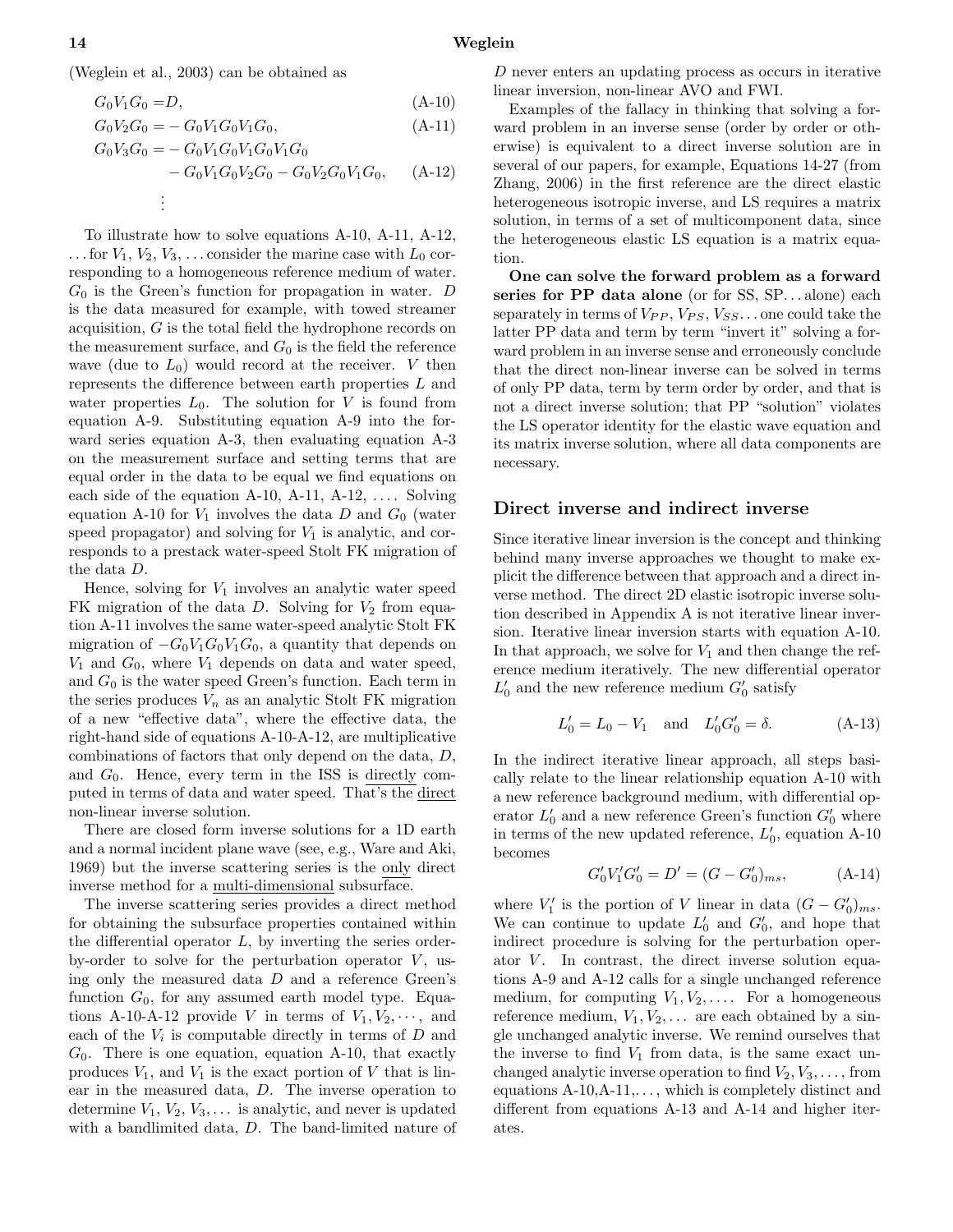For ISS direct inversion, there are no numerical inverses, no generalized inverses, no inverses of matrices that are computed from and contain noisy band-limited data. The latter issue is terribly troublesome and difficult and a serious practical problem which simply doesn't exist or occur with direct ISS methods. The inverse of operators that contain and depend on band-limited noisy data is a central and intrinsic characteristic and practical pitfall of indirect methods, model matching, updating, iterative linear inverse approaches (e.g. AVO and FWI).

# FURTHER SUBSTANTIVE DIFFERENCES BETWEEN ITERATIVE LINEAR MODEL MATCHING INVERSION AND DIRECT INVERSION FROM THE LIPPMANN-SCHWINGER EQUATION AND THE INVERSE SCATTERING SERIES

The difference between iterative linear and the direct inverse of equation A-10 is much more substantive and serious than merely a different way to solve  $G_0V_1G_0 = D$ [equation A-10], for  $V_1$ . If equation A-10 is someone's entire basic theory, you can mistakenly think that

$$
\hat{D}^{PP} = \hat{G}_0^P \hat{V}_1^{PP} \hat{G}_0^P
$$
 (A-15)

is sufficient to update

$$
\hat{D}'^{PP} = \hat{G}'^{P}_{0} \hat{V}'^{PP}_{1} \hat{G}'^{P}_{0} \tag{A-16}
$$

(generalizing equations A-13 and A-14). Please note that $\hat{}$ indicates variables are transformed to PS space. This step loses contact with and violates the basic operator identity  $G = G_0 + G_0 V G$  for the elastic wave equation. The fundamental identity  $G = G_0 + G_0VG$  for the elastic wave equation is a non-linear multiplicative matrix relationship. For the forward and inverse series the input and output variables are matrices. The inverse solution for a change in an earth mechanical property has a nonlinear coupled dependence on all the data components

$$
\left(\begin{array}{cc}D^{PP} & D^{PS} \\ D^{SP} & D^{SS}\end{array}\right)
$$

in 2D and the P, SH, SV  $3 \times 3$  generalization in 3D.

A unique expansion of  $VG_0$  in orders of measurement values of  $(G - G_0)$  is

$$
VG_0 = (VG_0)_1 + (VG_0)_2 + \dots \tag{A-17}
$$

The scattering-theory equation allows that forward series form the opportunity to find a direct inverse solution. Substituting equation A-17 into equation A-3 and setting the terms of equal order in the data to be equal, we have  $D = G_0 V_1 G_0$ , where the higher order terms are  $V_2, V_3, \ldots$ , as given in Weglein et al. (2003) page R33 equations 7-14.

For the elastic equation,  $V$  is a matrix and the relation-

ship between the data and  $V_1$  is

$$
\begin{pmatrix}\nD^{PP} & D^{PS} \\
D^{SP} & D^{SS}\n\end{pmatrix}
$$
\n
$$
= \begin{pmatrix}\nG_0^P & 0 \\
0 & G_0^S\n\end{pmatrix} \begin{pmatrix}\nV_1^{PP} & V_1^{PS} \\
V_1^{SP} & V_1^{SS}\n\end{pmatrix} \begin{pmatrix}\nG_0^P & 0 \\
0 & G_0^S\n\end{pmatrix}
$$
\n
$$
V_1 = \begin{pmatrix}\nV_1^{PP} & V_1^{PS} \\
V_1^{SP} & V_1^{SS}\n\end{pmatrix}
$$
\n
$$
V = \begin{pmatrix}\nV^{PP} & V^{PS} \\
V^{SP} & V^{SS}\n\end{pmatrix}
$$
\n
$$
V = V_1 + V_2 + ...
$$

where  $V_1, V_2$  are linear, quadratic contributions to V in terms of the data,

$$
D = \left( \begin{array}{cc} D^{PP} & D^{PS} \\ D^{SP} & D^{SS} \end{array} \right).
$$

The changes in elastic properties and density are contained in

$$
V = \left(\begin{array}{cc} V^{PP} & V^{PS} \\ V^{SP} & V^{SS} \end{array}\right),
$$

and that leads to direct and explicit solutions for the changes in mechanical properties in orders of the data,

$$
D = \begin{pmatrix} D^{PP} & D^{PS} \\ D^{SP} & D^{SS} \end{pmatrix},
$$
  
\n
$$
\frac{\Delta \gamma}{\gamma} = (\frac{\Delta \gamma}{\gamma})_1 + (\frac{\Delta \gamma}{\gamma})_2 + \dots
$$
  
\n
$$
\frac{\Delta \mu}{\mu} = (\frac{\Delta \mu}{\mu})_1 + (\frac{\Delta \mu}{\mu})_2 + \dots
$$
  
\n
$$
\frac{\Delta \rho}{\rho} = (\frac{\Delta \rho}{\rho})_1 + (\frac{\Delta \rho}{\rho})_2 + \dots
$$

where  $\gamma$ ,  $\mu$  and  $\rho$  are the bulk modulus, shear modulus and density, respectively.

The ability of the forward series to have a direct inverse series derives from (1) the identity among  $G, G_0$ , V provided by the scattering equation and then (2) the recognition that the forward solution can be viewed as a geometric series for the data,  $D$ , in terms of  $VG_0$ . The latter derives the direct inverse series for  $VG_0$  in terms of the data.

Viewing the forward problem and series as the Taylor series

$$
D(m) = D(m_0) + D'(m_0)\Delta m + \frac{D''(m_0)}{2}\Delta m^2 + ...,
$$
\n(A-18)

in which the derivatives are Frechet derivatives, in terms of  $\Delta m$  does not offer a direct inverse series, and hence there is no choice but to solve the forward series in an inverse sense. It is that fact that results in all current AVO and FWI methods being modeling methods that are solved in an inverse sense. Among references that solve a forward problem in an inverse sense in P-wave AVO are Beylkin and Burridge (1990), Boyse and Keller (1986), Burridge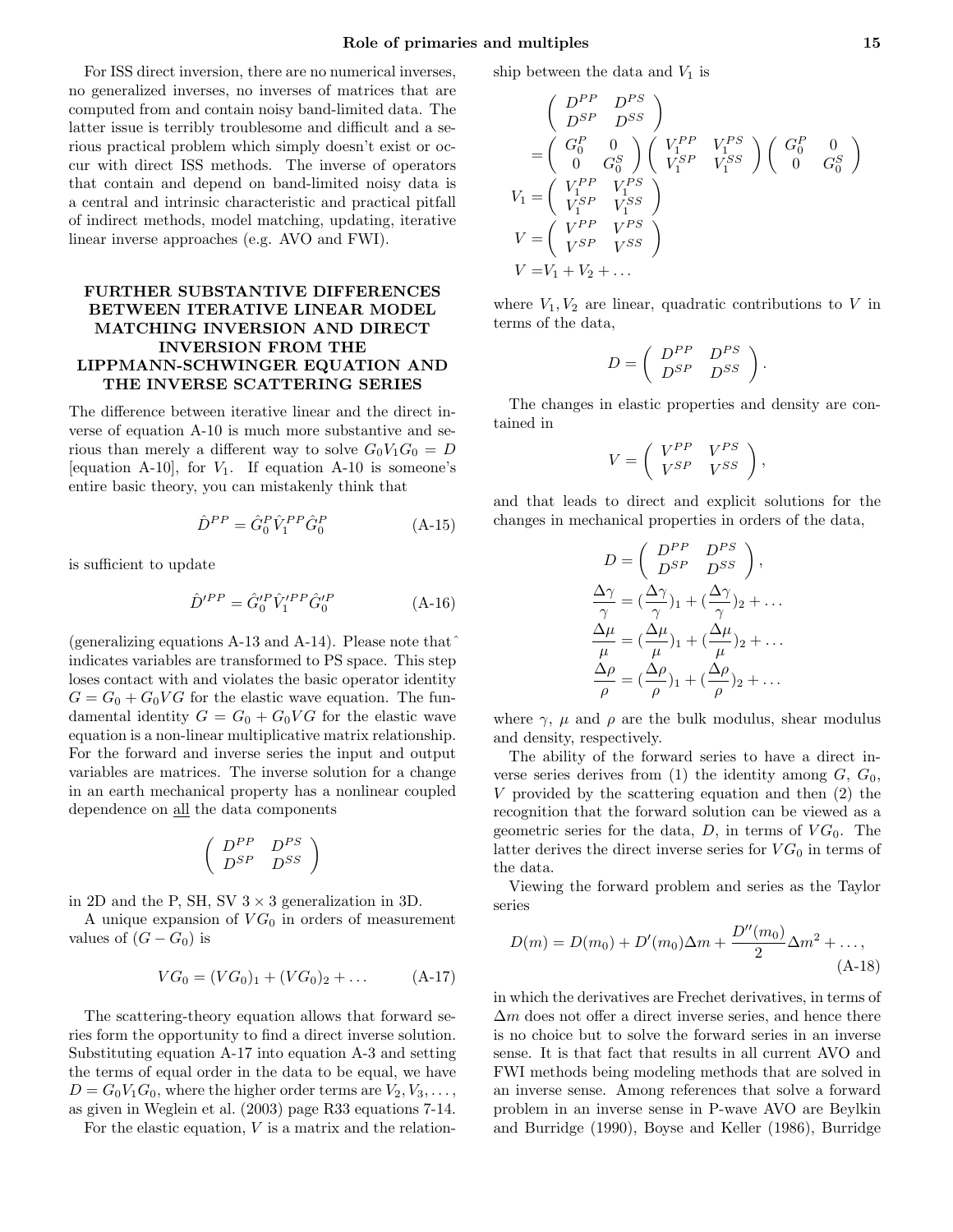et al. (1998), Castagna and Smith (1994), Clayton and Stolt (1981), Foster et al. (2010), Goodway (2010), Goodway et al. (1997), Shuey (1985), Smith and Gidlow (2000), Stolt (1989), and Stolt and Weglein (1985). The intervention of the explicit relationship among  $G, G_0$ , and V (the scattering equation) in a Taylor series-like form produces a geometric series and a direct inverse solution.

The linear equations are:

$$
\begin{pmatrix}\n\hat{D}^{PP} & \hat{D}^{PS} \\
\hat{D}^{SP} & \hat{D}^{SS}\n\end{pmatrix}
$$
\n
$$
= \begin{pmatrix}\n\hat{G}_0^P & 0 \\
0 & \hat{G}_0^S\n\end{pmatrix} \begin{pmatrix}\n\hat{V}_1^{PP} & \hat{V}_1^{PS} \\
\hat{V}_1^{SP} & \hat{V}_1^{SS}\n\end{pmatrix} \begin{pmatrix}\n\hat{G}_0^P & 0 \\
0 & \hat{G}_0^S\n\end{pmatrix}
$$
\n
$$
\hat{D}^{PP} = \hat{G}_0^P \hat{V}_1^{PP} \hat{G}_0^P
$$
\n
$$
\hat{D}^{PS} = \hat{G}_0^P \hat{V}_1^{PS} \hat{G}_0^S
$$
\n(A-21)

$$
\hat{D}^{SP} = \hat{G}_0^S \hat{V}_1^{SP} \hat{G}_0^P
$$
\n
$$
\hat{D}^{SP} = \hat{G}_0^S \hat{V}_1^{SP} \hat{G}_0^P
$$
\n(A-22)

$$
\hat{D}^{SS} = \hat{G}_0^S \hat{V}_1^{SS} \hat{G}_0^S
$$
\n
$$
\tilde{D}^{PP}(k_g, 0; -k_g, 0; \omega)
$$
\n(A-23)\n(A-24)

$$
= -\frac{1}{4} \left( 1 - \frac{k_g^2}{\nu_g^2} \right) \tilde{a}_{\rho}^{(1)}(-2\nu_g)
$$
  
 
$$
- \frac{1}{4} \left( 1 + \frac{k_g^2}{\nu_g^2} \right) \tilde{a}_{\gamma}^{(1)}(-2\nu_g) + \frac{2k_g^2 \beta_0^2}{(\nu_g^2 + k_g^2)\alpha_0^2} \tilde{a}_{\mu}^{(1)}(-2\nu_g)
$$
  
\n
$$
\tilde{D}^{PS}(\nu_g, \eta_g)
$$
 (A-25)

$$
= -\frac{1}{4} \left( \frac{k_g}{\nu_g} + \frac{k_g}{\eta_g} \right) \tilde{a}_{\rho}^{(1)}(-\nu_g - \eta_g) - \frac{\beta_0^2}{2\omega^2} k_g (\nu_g + \eta_g) \left( 1 - \frac{k_g^2}{\nu_g \eta_g} \right) \tilde{a}_{\mu}^{(1)}(-\nu_g - \eta_g) \tilde{D}^{SP}(\nu_g, \eta_g)
$$
\n(A-26)

$$
= \frac{1}{4} \left( \frac{k_g}{\nu_g} + \frac{k_g}{\eta_g} \right) \tilde{a}_{\rho}^{(1)}(-\nu_g - \eta_g)
$$
  
+ 
$$
\frac{\beta_0^2}{2\omega^2} k_g(\nu_g + \eta_g) \left( 1 - \frac{k_g^2}{\nu_g \eta_g} \right) \tilde{a}_{\mu}^{(1)}(-\nu_g - \eta_g) \text{ and}
$$
  

$$
\tilde{D}^{SS}(k_g, \eta_g) \tag{A-27}
$$

$$
=\frac{1}{4}\left(1-\frac{k_g^2}{\eta_g^2}\right)\tilde{a}_{\rho}^{(1)}(-2\eta_g) -\left[\frac{\eta_g^2+k_g^2}{4\eta_g^2}-\frac{2k_g^2}{\eta_g^2+k_g^2}\right]\tilde{a}_{\mu}^{(1)}(-2\eta_g),
$$

where  $a_{\gamma}^{(1)}$ ,  $a_{\mu}^{(1)}$ , and  $a_{\rho}^{(1)}$  are the linear estimates of the changes in bulk modulus, shear modulus, and density, respectively.  $k_g$  is the Fourier conjugate to the receiver position  $x_g$  and  $\nu_g$  and  $\eta_g$  are the vertical wavenumbers for the P and S reference waves, respectively, where

$$
\nu_g^2 + k_g^2 = \frac{\omega^2}{\alpha_0^2}
$$

$$
\eta_g^2 + k_g^2 = \frac{\omega^2}{\beta_0^2}
$$

and  $\alpha_0$  and  $\beta_0$  are the P and S velocities in the reference medium, respectively. The direct quadratic non-linear equations are

$$
\begin{pmatrix}\n\hat{G}_0^P & 0 \\
0 & \hat{G}_0^S\n\end{pmatrix}\n\begin{pmatrix}\n\hat{V}_2^{PP} & \hat{V}_2^{PS} \\
\hat{V}_2^{SP} & \hat{V}_2^{SS}\n\end{pmatrix}\n\begin{pmatrix}\n\hat{G}_0^P & 0 \\
0 & \hat{G}_0^S\n\end{pmatrix}
$$
\n
$$
= -\begin{pmatrix}\n\hat{G}_0^P & 0 \\
0 & \hat{G}_0^S\n\end{pmatrix}\n\begin{pmatrix}\n\hat{V}_1^{PP} & \hat{V}_1^{PS} \\
\hat{V}_1^{SP} & \hat{V}_1^{SS}\n\end{pmatrix}\n\begin{pmatrix}\n\hat{G}_0^P & 0 \\
0 & \hat{G}_0^S\n\end{pmatrix}
$$
\n
$$
\times \begin{pmatrix}\n\hat{V}_1^{PP} & \hat{V}_1^{PS} \\
\hat{V}_1^{SP} & \hat{V}_1^{SS}\n\end{pmatrix}\n\begin{pmatrix}\n\hat{G}_0^P & 0 \\
0 & \hat{G}_0^S\n\end{pmatrix},
$$
\n(A-28)\n
$$
\hat{G}_0^P \hat{V}_2^{PP} \hat{G}_0^P
$$

$$
G_0 V_2 G_0
$$
  
=  $-\hat{G}_0^P \hat{V}_1^{PP} \hat{G}_0^P \hat{V}_1^{PP} \hat{G}_0^P - \hat{G}_0^P \hat{V}_1^{PS} \hat{G}_0^S \hat{V}_1^{SP} \hat{G}_0^P$ , (A-29)  
 $\hat{G}_0^P \hat{V}_2^{PS} \hat{G}_0^S$ 

$$
= -\hat{G}_0^P \hat{V}_1^{PP} \hat{G}_0^P \hat{V}_1^{PS} \hat{G}_0^S - \hat{G}_0^P \hat{V}_1^{PS} \hat{G}_0^S \hat{V}_1^{SS} \hat{G}_0^S, \quad (A-30)
$$
  

$$
\hat{G}_0^S \hat{V}_2^{SP} \hat{G}_0^P
$$

$$
\begin{aligned}\n&\mathbf{G}_0 \mathbf{v}_2 \quad \mathbf{G}_0 \\
&= -\hat{G}_0^S \hat{V}_1^{SP} \hat{G}_0^P \hat{V}_1^{PP} \hat{G}_0^P - \hat{G}_0^S \hat{V}_1^{SS} \hat{G}_0^S \hat{V}_1^{SP} \hat{G}_0^P, \quad \text{(A-31)} \\
&\hat{G}_0^S \hat{V}_2^{SS} \hat{G}_0^S\n\end{aligned}
$$

$$
= -\hat{G}_0^S \hat{V}_1^{SP} \hat{G}_0^P \hat{V}_1^{PS} \hat{G}_0^S - \hat{G}_0^S \hat{V}_1^{SS} \hat{G}_0^S \hat{V}_1^{SS} \hat{G}_0^S. \tag{A-32}
$$

Because  $\hat{V}_1^{PP}$  relates to  $\hat{D}^{PP}$ ,  $\hat{V}_1^{PS}$  relates to  $\hat{D}^{PS}$ , and so on, the four components of the data will be coupled in the nonlinear elastic inversion. we cannot perform the direct nonlinear inversion without knowing all components of the data. Thus, the direct nonlinear solution determines the data needed for a direct inverse. That, in turn, defines what a linear estimate means. That is, a linear estimate of a parameter is an estimate of a parameter that is linear in data that can directly invert for that parameter. Since  $D^{PP}$ ,  $D^{PS}$ ,  $D^{SP}$ , and  $D^{SS}$  are needed to determine  $a_{\gamma}$ ,  $a_{\mu}$ , and  $a_{\rho}$  directly, a linear estimate for any one of these quantities requires simultaneously solving equations A-24-A-27. See, e.g., Weglein et al. (2009) for further detail.

Those direct nonlinear formulas are like the direct solution for the quadratic equation mentioned above and solve directly and nonlinearly for changes in the velocities,  $\alpha$ ,  $\beta$  and the density  $\rho$  in a 1D elastic Earth. Stolt and Weglein (2012), present the linear equations for a 3D Earth that generalize equations A-24-A-27. Those formulas prescribe precisely what data you need as input, and they dictate how to compute those sought-after mechanical properties, given the necessary data. There is no search or cost function, and the unambiguous and unequivocal data needed are full multicomponent data — PP, PS, SP, and SS — for all traces in each of the P and S shot records. The direct algorithm determines first the data needed and then the appropriate algorithms for using those data to directly compute the sought-after changes in the Earth's mechanical properties. Hence, any method that calls itself inversion (let alone full-wave inversion) for determining changes in elastic properties, and in particular the P-wave velocity  $\alpha$ , and that inputs only P-data, is more off base, misguided, and lost than the methods that sought two or more functions of depth from a single trace. You can model-match P-data until the cows come home, and that takes a lot of computational effort and people with advanced degrees in math and physics com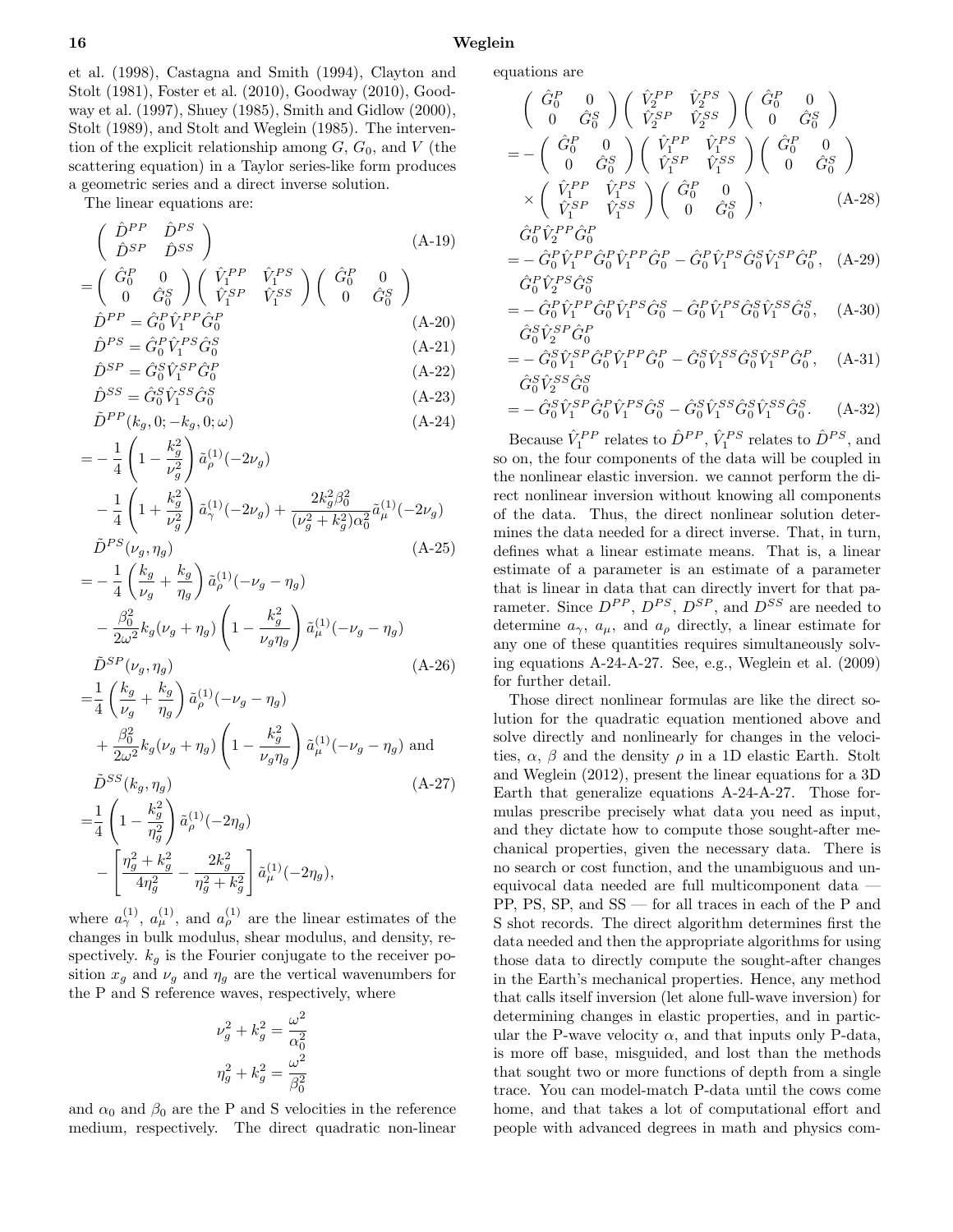puting Frechet derivatives, and requires sophisticated  $L_P$ norm cost functions and local or global search engines, so it must be reasonable, scientific, and worthwhile. Why can't we use just PP-data to invert for changes in  $V_P$ ,  $V_S$ , and density, because Zoeppritz says that we can model PP from those quantities, and because we have, using PP-data with angle variation, enough dimension? As stated above, data dimension is good, but not good enough for a direct inversion of those elastic properties.

Adopting equations A-15 and A-16 as in AVO and FWI, there is a violation of the fundamental relationship between changes in a medium and changes in a wavefield,  $G = G_0 + G_0 V G$ , which is as serious as considering problems involving a right triangle and violating the Pythagorean theorem. That is, iteratively updating  $PP$  data with an elastic model violates the basic relationship between changes in a medium,  $V$ , and changes in the wavefield,  $G - G_0$ , for the simplest elastic earth model.

This direct inverse method for parameter estimation provides a platform for amplitude analysis, and a solid framework and direct methodology for the goals and objectives of indirect methods like AVO and FWI. A direct method for the purposes of amplitude analysis provides a method that derives from, respects and honors the fundamental identity and relationship  $G = G_0 + G_0 V G$ . Iteratively inverting multi-component data has the correct data but doesn't correspond to a direct inverse algorithm. To honor  $G = G_0 + G_0VG$ , you need both the data and the algorithm that direct inverse prescribes. Not recognizing the message that an operator identity and the elastic wave equation unequivocally communicate is a fundamental and significant contribution to the gap in effectiveness in current AVO and FWI methods and application. This analysis generalizes to 3D with P, SH, and SV data (Stolt and Weglein, 2012).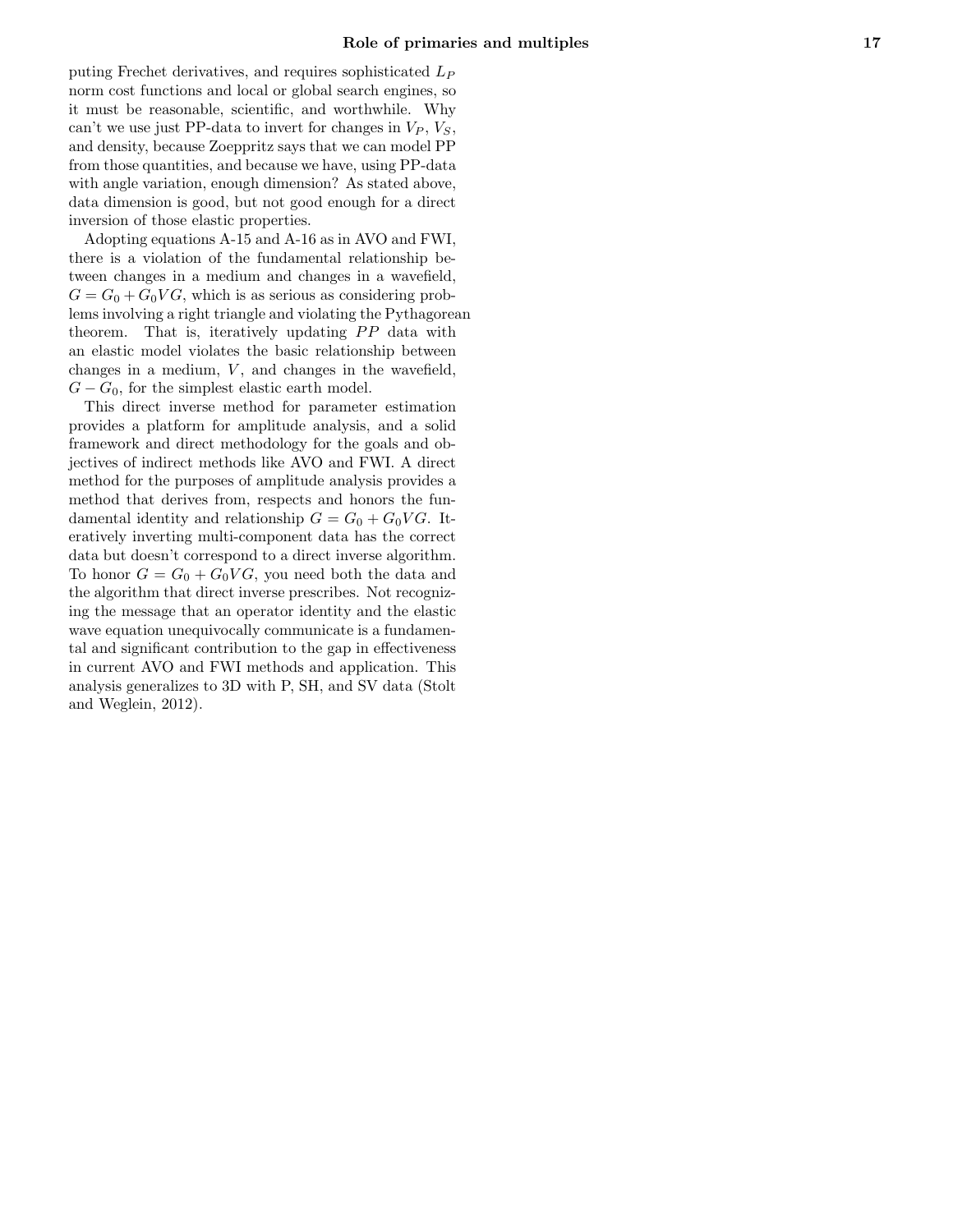- Amundsen, L., A. Reitan, A. B. Weglein, and B. rn Ursin, 2016, On seismic deghosting using Green's theorem: Geophysics, 81, V317–V325.
- Araújo, F. V., A. B. Weglein, P. M. Carvalho, and R. H. Stolt, 1994, Inverse scattering series for multiple attenuation: An example with surface and internal multiples: 64th Annual International Meeting, SEG, Expanded Abstracts, 1039–1041.
- Berkhout, A. J., 1985, Seismic migration: Theoretical aspects: Elsevier Publishing Co.
- Beylkin, G., and R. Burridge, 1990, Linearized inverse scattering problem of acoustics and elasticity: Wave Motion, 12, 15–52.
- Boyse, W. E., and J. B. Keller, 1986, Inverse elastic scattering in three dimensions: The Journal of the Acoustical Society of America, 79, 215–218.
- Burridge, R., M. de Hoop, D. Miller, and C. Spencer, 1998, Multiparameter inversion in anisotropic elastic media: Geophysical Journal International, 134, 757– 777.
- Carvalho, P. M., and A. B. Weglein, 1991, Examples of a nonlinear inversion method based on the T matrix of scattering theory: Application to multiple suppression: 61st Annual International Meeting, SEG, Expanded Abstracts, 1319–1322.
- Carvalho, P. M., A. B. Weglein, and R. H. Stolt, 1992, Nonlinear inverse scattering for multiple suppression: Application to real data. Part I: 62nd Annual International Meeting, SEG, Expanded Abstracts, 1093–1095.
- Castagna, J. P., and S. W. Smith, 1994, Comparison of AVO indicators: A modeling study: Geophysics, 59, 1849–1855.
- Claerbout, J. F., 1971, Toward a unified theory of reflector mapping: Geophysics, 36, 467–481.
- Clayton, R. W., and R. H. Stolt, 1981, A Born-WKBJ inversion method for acoustic reflection data: Geophysics, 46, 1559–1567.
- Foster, D. J., R. G. Keys, and F. D. Lane, 2010, Interpretation of AVO anomalies: Geophysics, 75, 75A3–75A13.
- Fu, Q., Y. Zou, J. Wu, and A. B. Weglein, 2018, Analysis of the inverse scattering series (ISS) internal multiple attenuation and elimination algorithms as effective tool box choices for absorptive and dispersive media with interfering events: Presented at the 88th Annual International Meeting, SEG, Expanded Abstracts. (Submitted).
- Goodway, B., 2010, The magic of Lamé: The Leading Edge, 29, 1432.
- Goodway, B., T. Chen, and J. Downton, 1997, Improved AVO fluid detection and lithology discrimination using Lamé petrophysical parameters; " $\lambda \rho$ ", " $\mu \rho$ ", and " $\lambda/\mu$  fluid stack", from P and S inversions: 67th Annual International Meeting, SEG, Expanded Abstracts, 183–186.
- Herrera, W., and A. B. Weglein, 2013, Eliminating firstorder internal multiples with downward reflection at

the shallowest interface: Theory and initial examples: 83rd Annual International Meeting, SEG, Expanded Abstracts, 4131–4135.

- Innanen, K. A., 2017, Time- and offset-domain internal multiple prediction with nonstationary parameters: Geophysics, 82, V105–V116.
- Lax, M., and D. F. Nelson, 1976, Maxwell equations in material form: Physical Review B, 13, 1777–1784.
- Li, X., 2011, I.- Multi-parameter depth imaging using the inverse scattering series; II.- Multi-component direct non-linear inversion for elastic earth properties using the inverse scattering series: PhD thesis, University of Houston.
- Liang, H., 2013, Addressing several key outstanding issues and extending the capability of the inverse scattering subseries for internal multiple attenuation, depth imaging, and parameter estimation: PhD thesis, University of Houston.
- Liu, Y., X. Chang, D. Jin, R. He, H. Sun, and Y. Zheng, 2011, Reverse time migration of multiples for subsalt imaging: Geophysics, 76, WB209–WB216.
- Lu, S., N. D. Whitmore, A. A. Valenciano, and N. Chemingui, 2011, Imaging of primaries and multiples with 3D SEAM synthetic: 81st Annual International Meeting, SEG, Expanded Abstracts, 3217–3221.
- Ma, C., Q. Fu, and A. B. Weglein, 2018a, Analysis, testing and comparison of the inverse scattering series (iss) free-surface multiple-elimination (fsme) algorithm, and the industry standard srme plus energy minimization adaptive subtraction: Presented at the M-OSRP 2017- 2018 Annual Report.
- ——–, 2018b, Analysis, testing and comparison of the inverse scattering series (ISS) free-surface multipleelimination (FSME) algorithm, and the industrystandard SRME plus energy minimization adaptive subtraction: Presented at the 88th Annual International Meeting, SEG, Expanded Abstracts. (Submitted).
- Ma, C., and A. Weglein, 2016, Examining the interdependence and cooperation of the terms in the distinct inverse-scattering subseries for free-surface multiple and internal multiple removal: 86th Annual International Meeting, SEG, Expanded Abstracts, 4561–4565.
- Mayhan, J. D., and A. B. Weglein, 2013, First application of Green's theorem-derived source and receiver deghosting on deep-water Gulf of Mexico synthetic (SEAM) and field data: Geophysics, 78, WA77–WA89.
- Osen, A., L. Amundsen, and A. Reitan, 1999, Removal of water-layer multiples from multicomponent sea-bottom data: Geophysics, 64, 838–851.
- Osen, A., B. G. Secrest, L. Amundsen, and A. Reitan, 1998, Wavelet estimation from marine pressure measurements: Geophysics, 63, 2108–2119.
- Ramírez, A. C., and A. B. Weglein, 2005, An inverse scattering internal multiple elimination method: Beyond attenuation, a new algorithm and initial tests: 75th Annual International Meeting, SEG, Expanded Abstracts, 2115–2118.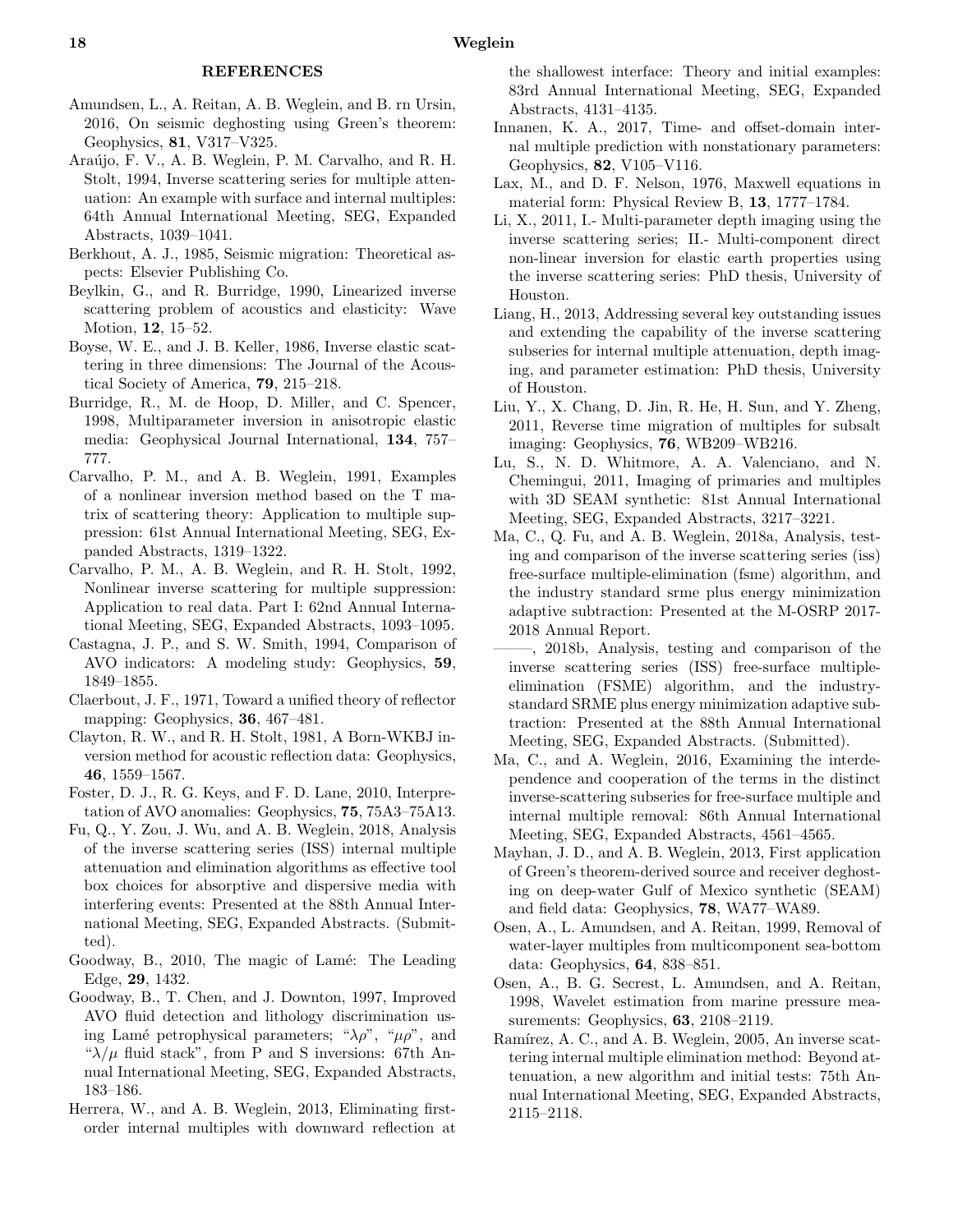- Schneider, W. A., 1978, Integral formulation for migration in two and three dimensions: Geophysics, 43, 49–76.
- Shen, Y., Z. Zhang, and A. B. Weglein, 2016, Initial tests of the new two-step strategy method for deghosting on a depth variable acquisition surface by combining Greens theorem and a Stolt extended Claerbout III wave prediction for one way propagating waves: M-OSRP 2015- 2016 Annual Report, 121–142.
- Shuey, R. T., 1985, A simplification of the Zoeppritz equations: Geophysics,  $50, 609-614$ .
- Smith, G. C., and M. Gidlow, 2000, A comparison of the fluid factor with  $\lambda$  and  $\mu$  in AVO analysis: 70th Annual International Meeting, SEG, Expanded Abstracts, 122– 125.
- Stolt, R. H., 1978, Migration by Fourier transform: Geophysics, 43, 23–48.
- ——–, 1989, Seismic inversion revisited: Geophysical Inversion, Society for Industrial and Applied Mathematics, 3–19. (Proceedings of the Geophysical Inversion Workshop, September 27-29, 1989, Houston, Texas).
- Stolt, R. H., and A. B. Weglein, 1985, Migration and inversion of seismic data: Geophysics, 50, 2458–2472.
- ——–, 2012, Seismic imaging and inversion: Application of linear inverse theory: Cambridge University Press.
- Tan, T. H., 1999, Wavelet spectrum estimation: Geophysics, 64, 1836–1846.
- Taylor, J. R., 1972, Scattering theory: The quantum theory of nonrelativistic collisions: John Wiley & Sons, Inc.
- Verschuur, D., A. J. Berkhout, and C. P. A. Wapenaar, 1992, Adaptive surface-related multiple elimination: Geophysics, 57, 1166–1177.
- Verschuur, D. J., 1991, Surface-related multiple elimination, an inversion approach: PhD thesis, Delft Univ. of Technology.
- Ware, J. A., and K. Aki, 1969, Continuous and discrete inverse-scattering problems in a stratified elastic medium. I. Plane waves at normal incidence: The Journal of the Acoustical Society of America, 45, 911–921.
- Weglein, A., J. Mayhan, Y. Zou, Q. Fu, F. Liu, J. Wu, C. Ma, X. Lin, and R. Stolt, 2016, The first migration method that is equally effective for all acquired frequencies for imaging and inverting at the target and reservoir: 86th Annual International Meeting, SEG, Expanded Abstracts, 4266–4272.
- Weglein, A. B., 2012, Short note: An alternative adaptive subtraction criteria (to energy minimization) for free surface multiple removal: M-OSRP 2011-2012 Annual Report, 375.
- ——–, 2013, A timely and necessary antidote to indirect methods and so-called P-wave FWI: The Leading Edge, 32, 1192–1204.
- ——–, 2016, Multiples: Signal or noise?: Geophysics, 81, V283–V302.
- ——–, 2017, A direct inverse method for subsurface properties: The conceptual and practical benefit and added value in comparison with all current indirect methods,

for example, amplitude-variation-with-offset and fullwaveform inversion: Interpretation, 5, SL89–SL105.

- Weglein, A. B., F. V. Araújo, P. M. Carvalho, R. H. Stolt, K. H. Matson, R. T. Coates, D. Corrigan, D. J. Foster, S. A. Shaw, and H. Zhang, 2003, Inverse scattering series and seismic exploration: Inverse Problems, 19, R27–R83.
- Weglein, A. B., F. A. Gasparotto, P. M. Carvalho, and R. H. Stolt, 1997, An inverse-scattering series method for attenuating multiples in seismic reflection data: Geophysics, 62, 1975–1989.
- Weglein, A. B., F. Liu, X. Li, P. Terenghi, E. Kragh, J. D. Mayhan, Z. Wang, J. Mispel, L. Amundsen, H. Liang, L. Tang, and S.-Y. Hsu, 2012, Inverse scattering series direct depth imaging without the velocity model: First field data examples: Journal of Seismic Exploration, 21, 1–28.
- Weglein, A. B., and K. Matson, 1998, Inverse-scattering interval multiple attenuation: An analytic example and subevent interpretation, in Mathematical methods in geophysical imaging: SPIE, 1008–1017.
- Weglein, A. B., J. D. Mayhan, L. Amundsen, and H. Liang, 2013a, Green's theorem de-ghosting algorithms in the k,  $\omega$  (e.g.,  $P-V_z$  de-ghosting) as a special case of  $x, \omega$  algorithms (based on Green's theorem) with: (1) significant practical advantages and disadvantages of algorithms in each domain, and (2) a new message, implication and opportunity for marine towed streamer, ocean bottom and on-shore acquisition and applications.: M-OSRP 2012-2013 Annual Report, 7–19.
- Weglein, A. B., J. D. Mayhan, L. Amundsen, H. Liang, J. Wu, L. Tang, Y. Luo, and Q. Fu, 2013b, Green's theorem de-ghosting algorithms in  $k, \omega$  (e.g.,  $P-V_z$  deghosting) as a special case of  $x, \omega$  algorithms (based on Green's theorem) with: (1) significant practical advantages and disadvantages of algorithms in each domain, and (2) a new message, implication and opportunity for marine towed streamer, ocean bottom and on-shore acquisition and applications: Journal of Seismic Exploration, 22, 389–412.
- Weglein, A. B., and B. G. Secrest, 1990, Wavelet estimation for a multidimensional acoustic or elastic earth: Geophysics, 55, 902–913.
- Weglein, A. B., H. Zhang, A. C. Ramírez, F. Liu, and J. E. M. Lira, 2009, Clarifying the underlying and fundamental meaning of the approximate linear inversion of seismic data: Geophysics, 74, WCD1–WCD13.
- Whitmore, N. D., A. Valenciano, S. Lu, and N. Chemingui, 2011a, Imaging of Primaries and Multiples with Image Space Surface Related Multiple Elimination: Presented at the 73rd EAGE Conference & Exhibition, Extended Abstracts.
- Whitmore, N. D., A. A. Valenciano, S. Lu, and N. Chemingui, 2011b, Deep water prestack imaging with primaries and multiples: Presented at the Twelfth International Congress of the Brazilian Geophysical Society, Sociedade Brasileira de Geofísica.